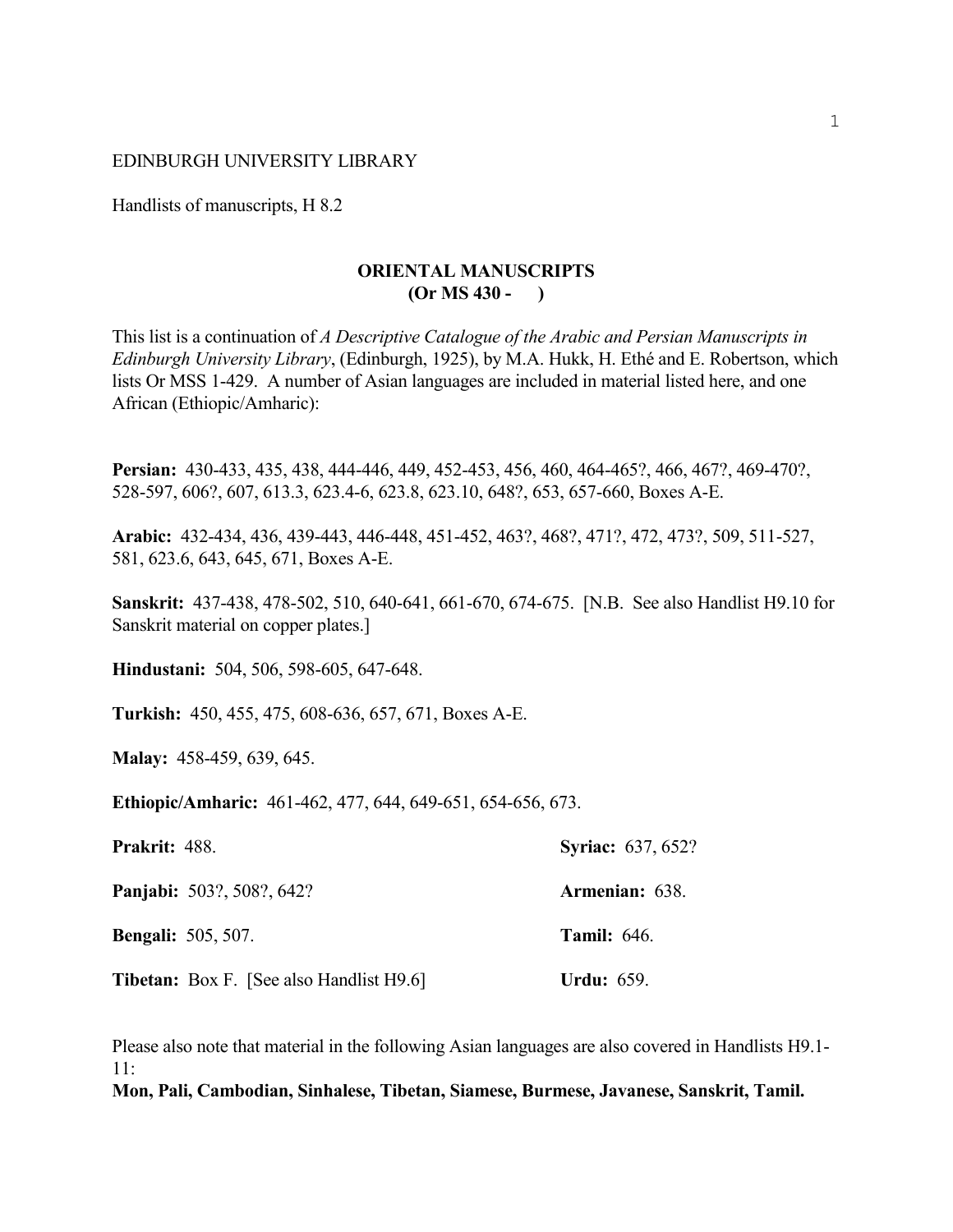Further information on Or MSS 511 to 605 is given in *A Handlist of the Arabic Persian and Hindustani MSS. of New College, Edinburgh* by R.B. Serjeant (London, 1942)

Further information on Or. MSS 608 to 627 is given in 'The Turkish Manuscripts in New College, Edinburgh', by John R.Walsh, *Oriens,* 12 (1959) 171-189.

The box containing this handlist also contains some further notes on selected manuscripts which might be found useful.

## Or. MS:

- 430 4 unidentified fragments, in cloth folder. Persian.
- 431 Fawa'id Safawiyah of Abu al-Husan bin Ibrahim of Kazair. A.H. 1223. An extract, in folder, with Or MS 430. Persian.
- 432 Collection of traditions. Lubab al-akhbar in 40 chapters (bab) by Muhammad Mahmud Muhammad Persian: tal'iq script on Indian paper. Introduction includes list of chapters, each on a different religious virtue. Comprises related hadiths in Arabic with Persian translation. Has bound with it Or. MS 433 & 434. Volume is of Indian provenance, from late seventeenth century.
- 433 Collection of traditions. Chihil hadis (40 hadiths and commentary). Arabic, with Persian translation. Dated [11]38 AH. Bound with Or. MS 432.
- 434 Al-Hisn al hasin. By Muhammad ibn Muhammad, Ibn al-Jazari (d.833/1429). Arabic. 86 ff. Prayers extracted from the compendium of authentic hadiths. Bound with Or MSS 432 and 433.
- 435 Deaths of the Shi'ite saints. Copied by Sayyid 'Abd al-'Ali al-Husayni. A.H. 1188 (A.D. 1774). Persian in an Indian ta'liq hand.
- 436 Kitab al-Bai [Book of barter] Kitab al-Mu'aqala [Book of equivalence]. Arabic. 111ff, 27.5 by 20 cm. 17th century A.D.? Original paper very brittle, patched and partly rewritten. Part of a larger work on Muslim law of trade. Presented by Devarkananth Tagore, January 1843.
- 437 Raga-Kalpadruma. Sanskrit. 1 vol. + 36 separate coloured illustrations in box. Compilation of North Indian music, with Bengali notes and listing of Ragas in English.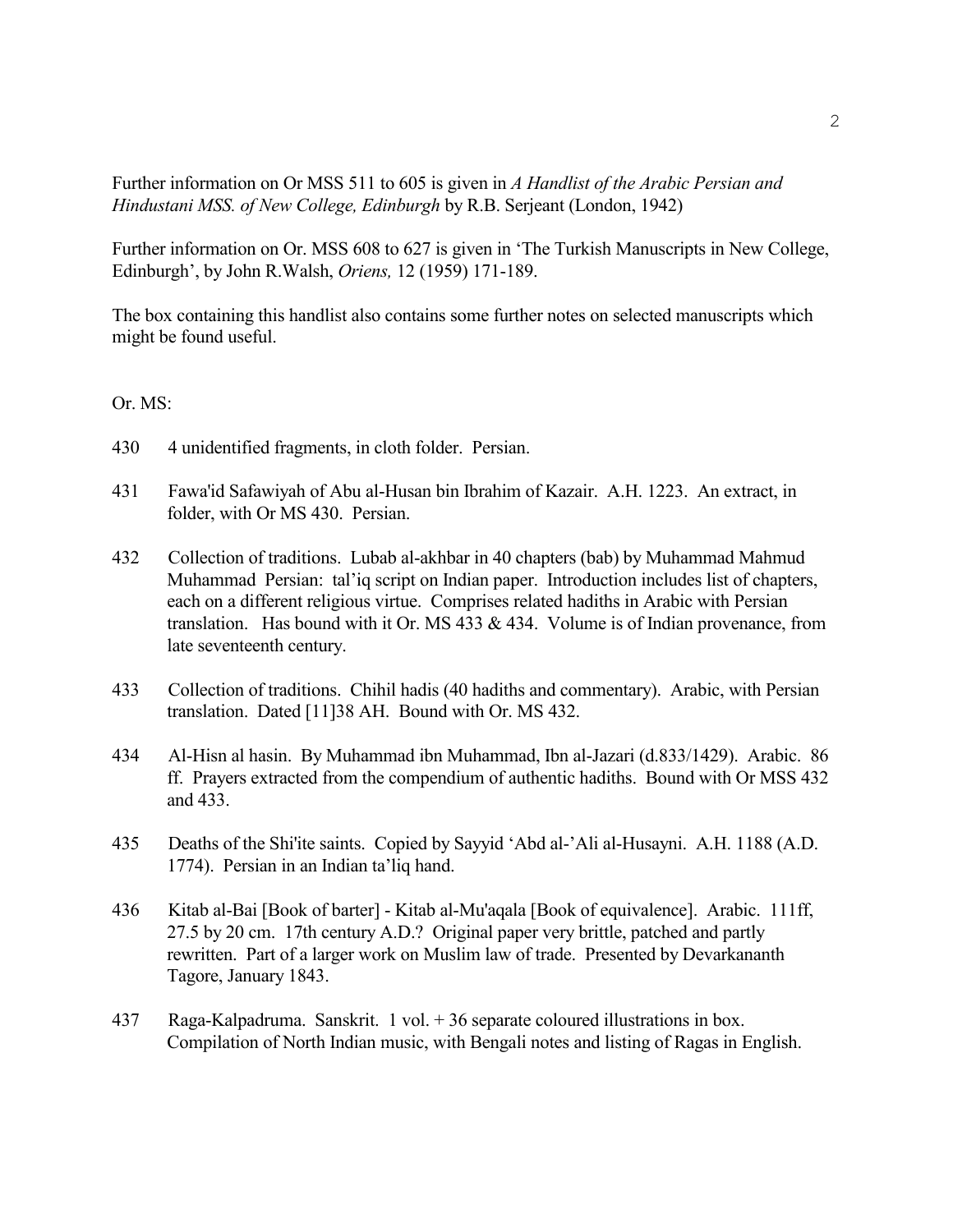- 438 Singhasana Battisi of Nawali Fasahat Ali Khan. 124 pp. 17.5 by 10.5 cm. Persian in Nastaliq script to page 12, then in a clear Shikasta. [The 32 tales of the throne.] Compare Or. MS 329.
- 439 Avicenna (Abu 'Ali el-Husaini ibn Sina). Written A.H. 870 (A.D. 1480). Arabic.
- 440 Kur'an. Arabic. Very thick 8vo.
- 441 Kur'an. Written A.H. 1269 (A.D. 1853). Arabic. Folio, red leather binding.
- 442 Kur'an. Arabic. Painted and lacquered boards. Shelved in box. Presented by Mrs Cameron, Edinburgh.
- 443 Kur'an. Indian. Paper roll, 340 cm. (11 ft) long, 5 cm.(2 in.) wide, in box. Arabic, in black and red ghubari script with Throne Verse split into panels of a few words each along the length of the roll written in large thulutt outlined in gold. Presented by H.F. Eggeling, 1947 (D 6871).

## 444 -

- 445 Siyar al-Muta'akhkhirin of Ghulam Husain ben Hidayat 'Alikhan. 2 vols, folio. Written A.H.1295. Persian. [History of India, A.H. 1118-1152 & 1153-1195 (A.D. 1707-39 & 1740-81).] Red morocco bindings. Purchased, J.Grant, Feb. 1946. (Acc. 46294b.)
- 446 Ikhitiyar of Salamat 'Ali Khan known as Hakhaquetkhan. Written A.H. 1225 (A.D. 1810). Parallel Arabic & Persian columns of text. [Extracts from legal works, listing offences] and their penalties.] The columns are framed in gilt lines. Illuminated preface. Binding damaged. Purchased 1946. (Acc. 46294a.)
- 447 Sahifa al-Hamila [Prayers] of Ali ben al-Husain Zain al-'Abidin. Arabic. 152+16 ff., 14 by 8 cm. Finely written; gilt headings to pages. 18th century? Taken from the Ali Khan Bagh at Delhi, 14 September 1857.
- 448 Treatise on prayer? Incomplete. Arabic. Large characters written on 16 leaves sewn into a coarse leather cover.
- 449 Fawa'id al-Kuds. Written A.H. 1057 (A.D. 1648). Folio. Brown (European) calf. Persian. Purchased, J.Grant, 24 March 1945. (Acc. 42966.)
- 450 Euclid. Elements of geometry. Turkish. Translation of part of the London, 1789, edition by John Bonnycastle. Red morocco decorated binding.
- 451 Tafsir al-Kur'an. Vol.1. Commentary of Ali ibn Sultan Muhammad al-Qari al Harawi. From the first surah to the end of Surat al-Kahf (18:110). Copied last day of Safar A.H. 1147 (A.D. 1769) - in Turkey? Arabic. Koranic text in red and commentary in a black,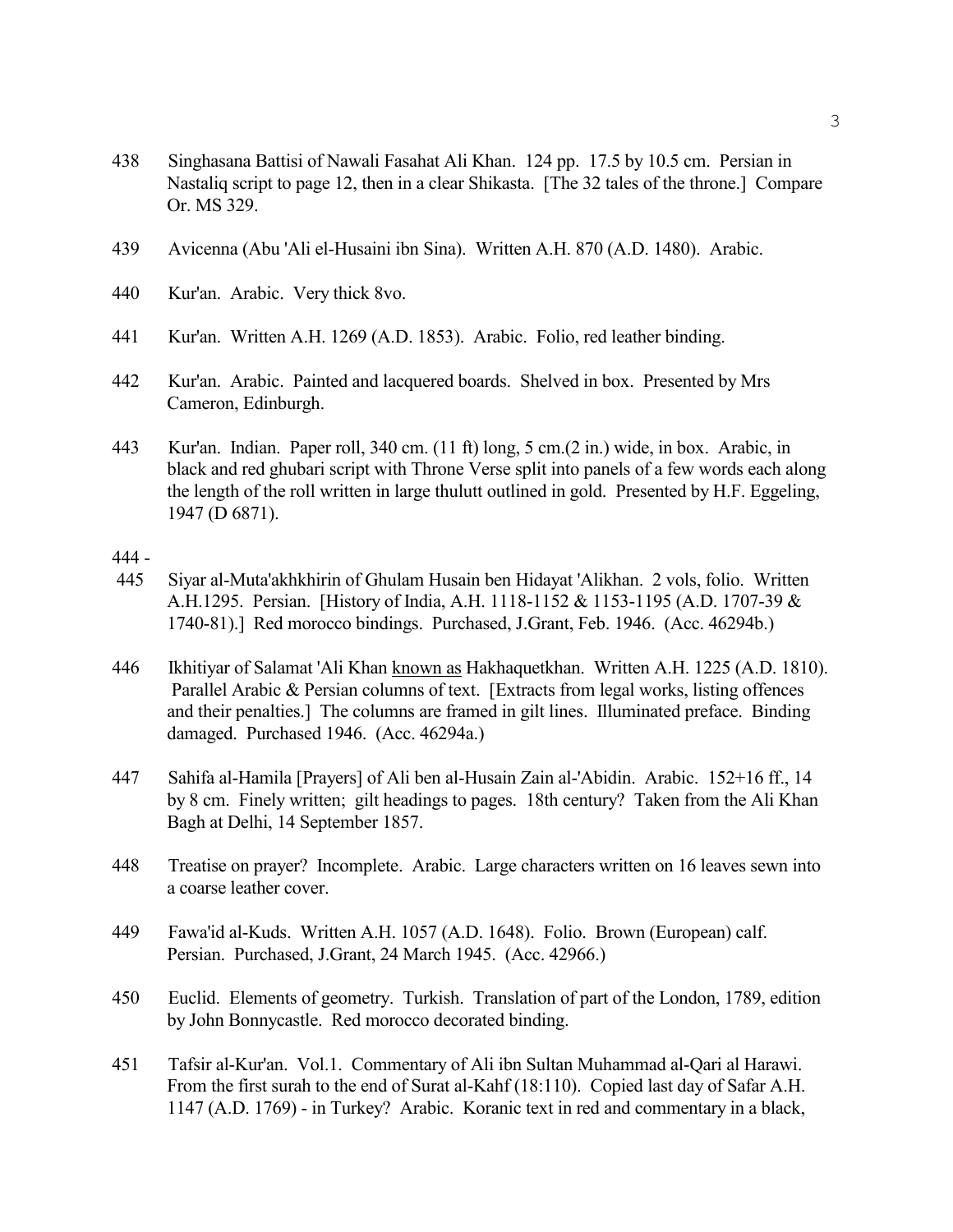fairly clear, naskhi hand, unpointed. Illuminated in gold and colour. Folio. 307 ff. Dark brown contemporary calf binding. Purchased, J.Grant, 2 June 1943. (Acc.39608.) Contains the inscription: "A souvenir of the Russo-Turkish War 1877-8. From W. Kinnaird Rose, Special Correspondent of 'The Scotman' to John Ritchie Finlay Esq. Edinburgh, March 19, 1878."

- 452 Kur'an. Arabic. 1 page of notes at beginning in Persian, with 1 page of notes at end in Arabic. Very waterstained.
- 453 Persian exercise book of a British civil servant or soldier. With extracts from Persian fairy tales in a nasta'liq script written by a competent European hand. Written from both ends.
- 454 Notebook, 20 pp.written, 1 watercolour sketch, rest blank. Folio. English. Notes on Indian history and literature. With 4 pages headed "List of Persian Books at St Germains 18th Decr.1833", and containing 67 numbered entries. On page 4: "These books which belonged to the late Mr Anderson at St Germains and were collected by him, in India, are now presented to the Library of the College of Edinburgh by his son. D.A[nderson]. St Germains, 2d June 1834."
- 455 Firman. Turkish. Paper roll, shelved in box with Or MS 443.
- 456 Civil ordinances. Persian, with translation into two Indian languages. From the library of Tipu Sultan?
- 457 Geddes, W. (?), translator. English version of an Indian medical or pharmacological work. 4 vols. Written at Musulipatam(?), A.D. 1829.
- 458 Hikayat Cekel, cerita Kelana Puja Berangta. [Fragments from 2 vols, followed by] Syair cerita dari Cekel Waningpati. 1840. Malay, written in Arabic script by a European hand. From the collection of Dr Alexander Somerville Cumming. See photocopy of entry in Ricklefs & Voorhoeve for further details.
- 459 Sejarah Melayu. [Incomplete.] Malay, Romanized, with Dutch orthography. Batavia, early 19th cent.? From the collection of Dr Alexander Somerville Cumming. See photocopy of entry in Ricklefs & Voorhoeve for further details.
- 460 Kinneir (Sir J. Macdonald). Commission. Framed. Persian. (E 550711.)
- 461-
- 462 Gadala Georgios. The Acts of St George according to Theodotus of Ancyra. Ethiopic/Amharic. 2 vols, 163, 129 ff. Vellum, 30 by 26 cm. 20 full-page coloured illustrations. Brown camel or calf skin binding over thick wooden blind-tooled boards. Repaired by D.Cockerell, 1961. With MS letter of John Wilson to Sir Alexander Grant,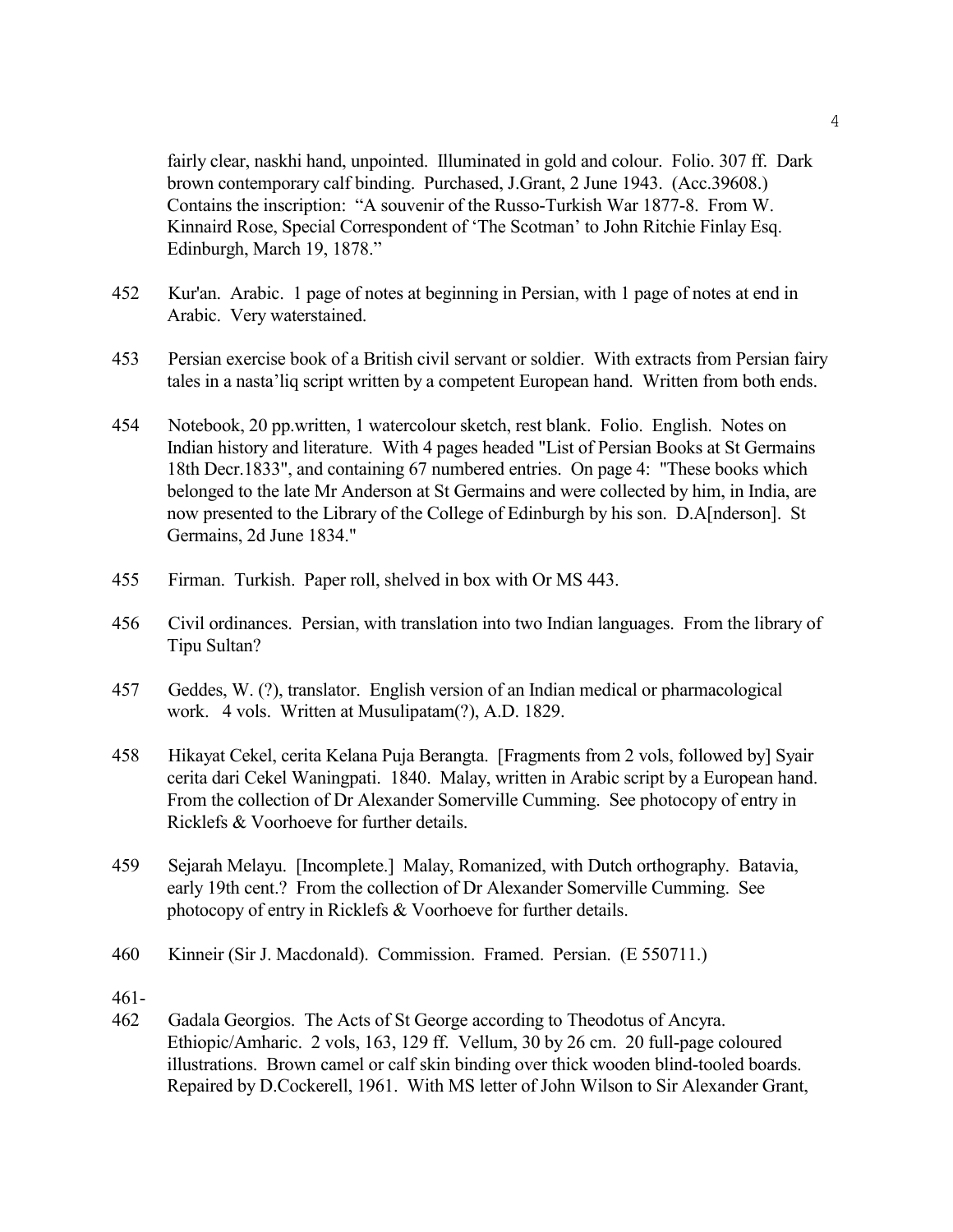Principal of the University, accompanying the gift, 1871 "Acquired by my friend Captain James after the taking of Magala".

- 463 Tohfe-i Esna-ashariyi, by Hakim ben Sheikh Ali'l Feiz Dahlavi. Written A.D. 1810. Arabic? Folio. Red leather binding. Presented to Capt. the Hon. A. Elphinston, A.D.C. to H.E. the Viceroy of India, for his library, from Munshi Noor Ahmad Chohan, Simla, 31/5/41. From Carberry Tower Library, 1961.
- 464 Tavarikh-i Surath, by Ranchurji. Written A.H. 1253 (A.D. 1838). Persian? Folio. Red leather binding with ivory onlays. Written for James Erskine, the donor. From Carberry Tower Library, 1961.
- 465 History of Sind? By Ranchurji? Written A.H. 1253 (A.D. 1838). Persian? Folio. Red leather covers, painted and lacquered. From Carberry Tower Library, 1961.
- 466 Diwan of Hafiz. Persian. Watermark A.D. 1799. Incomplete. Red leather, gilt. Presented by Sir H. Strachey, December 1856. MS draft letter at end on examination by Parliament of Barlow, Governor of Madras, mentioning James Cumming, Lord Cornwallis, Munro, C.J.Fox and the defeat of the India Bill by the King. From Carberry Tower Library, 1961.
- 467 Golestan and Rahmat. Persian? Incomplete at end. Red leather binding. From Carberry Tower Library, 1961.
- 468 Memoirs of Mohamed ben Ahmad al-Hasani (secretary to Claudius Rich, British Resident in Baghdad). Account of a journey made in A.H. 1235 through Mesopotamia. Written in A.H. 1237 (A.D. 1822). Arabic? 30 ff. From Carberry Tower Library, 1961.
- 469 Chah o Geda (King and beggar) by Hilali. Written A.H. 965. Persian? Title-page gilt; one full-page miniature. From Carberry Tower Library, 1961.
- 470 [?] Folio. Persian? Finely written on gilt lines in gilt frames, with crudely coloured borders to each page. Modern cloth binding. From Carberry Tower Library, 1961.
- 471 The memoirs of Shah Shujah al Mulk, from his accession to the throne of Cabul to his exile at Lodianah. Arabic? Presented by the Shah to the Rt. Hon. M. Elphinstone. From Carberry Tower Library, 1961.
- 472 Account of Ahmedabad and of the mosques and old buildings therein. A.D. 1855. Arabic. Decorated pages bound in concertina fashion, with boards of black leather with ivory onlays. Presented to the Rt. Hon.Lord Elphinstone, G.C.H. by Mohamed Hoossein Oodeen, Cazee of Ahmedabad. From Carberry Tower Library, 1961.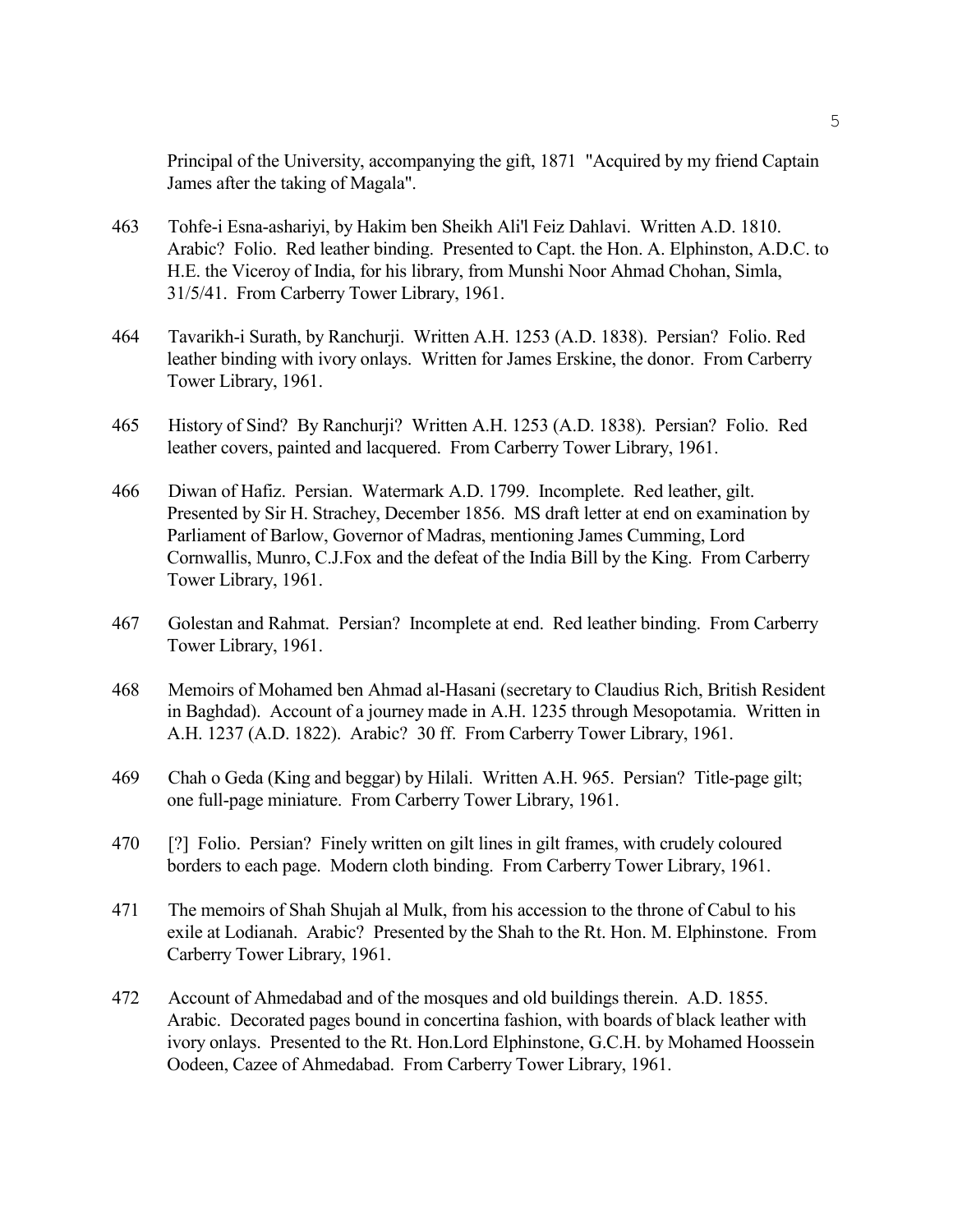- 473 Samples of calligraphy written for John, Lord Elphinstone. Arabic? From Carberry Tower Library, 1961.
- 474 Mathematical exercises. Printed text and illustrations with blanks on each page filled in with MS English translations and answers to calculations. c.12in. by 12in. Grey leather covers, gilt, with onlay of flower design and red label, lettered "JUGGUT.COUTOOK, CULPWALLEE". From Carberry Tower Library, 1961.
- 475 Nef'i. Sihawi kaza. A.H.1276. Turkish.
- 476 Hukk, M.A., Ethe, H. and Robertson, E. *A Descriptive catalogue of the Arabic and Persian manuscripts in Edinburgh University Library.* Unbound proof copy, December 1924 - March 1925.
- 477 Bible. Psalter. Ethiopic/Amharic. 182 ff, vellum, 15 by 14 cm. Wooden boards, lower board with blind-tooled leather cover. In carrying satchel. 18<sup>th</sup> century. Presented by Dr H.B.L.Russell, 1969.

- 1-13 Mahabharata. 13 vols. Folio. Sanskrit.
- 479 Vishnapurana, 1. Folio. Sanskrit.
- 480 Brahma-sutra-vrtti. A gloss on the Vedanta Sutras by Annam Bhatta. Folio. Sanskrit in Devanagari script. Unbound in cloth case.
- 481 Brahma-vaivarta-purana. Ganesakhanda and Purana-rahasya sections only. 128 fols. Written A.D.1761. Sanskrit in Devanagari script. Unbound in cloth case.
- 482 Sariraka-mimamsa-bhasya, called Sribhasya, the commentary by Ramanujacarya. Sanskrit in Devanagari script. Unbound in cloth case. Fols 4-306: folios lacking at beginning and end.
- 483 Mimamsa-sutra-didhiti. Commentary by Raghavananda Sarasvati. Various paginations. Sanskrit in Devanagari script. Unbound in cloth case.
- 484 Sukla Yajurveda (Vajasaneyi Samhita). Sanskrit in Devanagari script. 151 fols.
- 485 Brahma-sutra-bhasya. Commentary by Ananda-tirtha, also called Madhavacharya. Sanskrit in Devanagari script. 89 fols. Unbound in cloth case.
- 486 Sandilya-sutriya-bhasya. Commentary by Svapnesvara. Sanskrit in Devanagari script. Unbound in cloth case.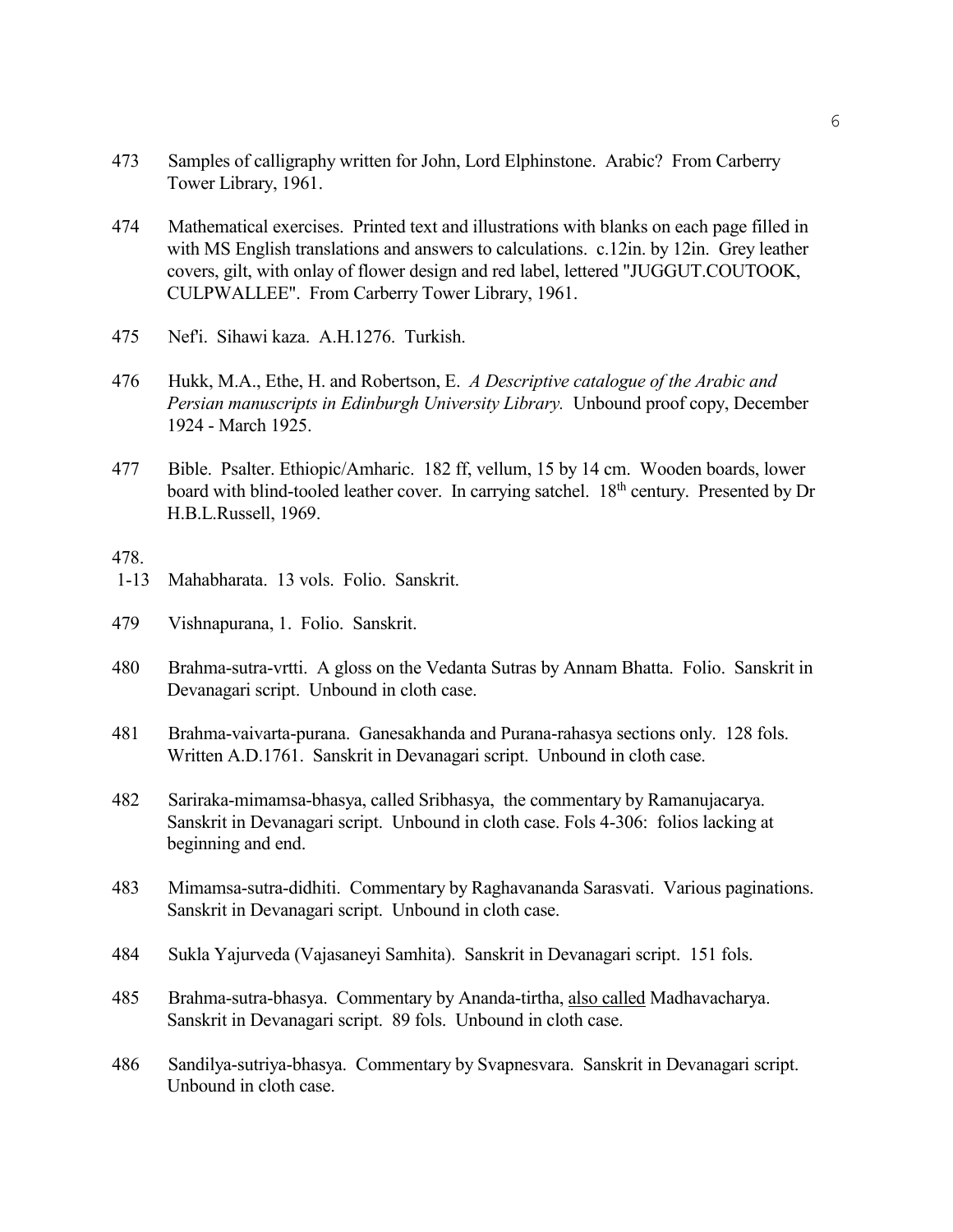- 487 Sankara-Vijaya of Madhava. With commentary called Dindima by Dhanapati. Sanskrit in Devanagari script. Separate paginations for each canto.
- 488 (a) Kalpa-sutra of Bhadrabahu. Jain text in Prakrit, with a Sanskrit commentary called Kalpa-Kalpalata and a vernacular translation. In Devanagari script. 147 fols. (b) Thivaravali or Theravali. (Part of Kalpasutra.) Jain Prakrit text with interlinear vernacular translation. In Devanagari script. fols 147-153.
	- (c) [Chand Charita]. One sheet. Prakrit with vernacular interlinear gloss.

(d) Dandakaprakarana of Gajasara in 40 Prakrit verses. With vernacular interlinear gloss. 6 fols.

- (e) Navatattvaprakarana in 51 Prakrit verses, with interlinear vernacular gloss. Fols 1-7.
- (e) Jivavicaraprakarama in 51 Prakrit verses, with interlinear vernacular gloss. Fols 8-14.
- 489 Vishnupurana. Written sam.1801 (A.D.1745). Sanskrit. 306 fols. Presented in 1876 by John Muir.

490.

- 1-2 Vishnupurana, with commentary. 2 vols, folio. [Spine numbering of vol. I & II transposed.] Sanskrit in Devanagari script. Presented in 1876 by John Muir.
- 491 Chandogya Upanishad. Written saka 1754 (A.D.1832). Sanskrit in Devanagari script. 79 fols. Also Latiyayana Srauta Sutras, with the commentary of Agrisvamin. Written saka 1755 (A.D.1833). 125 fols: bound from the other end of the volume. Sanskrit in Devanagari script.

- 1-5 Rigveda, with the commentary of Sayana. 5 vols. Astaka I, III, IV, V. Sanskrit in Devanagari script.
- 493.1 Rigveda Samhita. Mandala VIII, 46-92. Sanskrit in Devanagari script. 138 fols. "Traced from a MS in the Bodleian Library & collated with some others in the Library of the India Office by Th. Aufrecht".
- 493.2 Rigveda Samhita. Mandala IX, 99-114 . Sanskrit in Devanagari script. 37 fols. With same note as Or. MS 493.1.
- 493.3 Rigveda Samhita. Mandala X. Sanskrit in Devanagari script. 521 fols. With same note as Or. MS 493.1.
- 494 Samaveda. 3 parts, incomplete. Written saka 1755 (A.D.1833). Sanskrit in Devanagari script. 69, 67, 78 fols.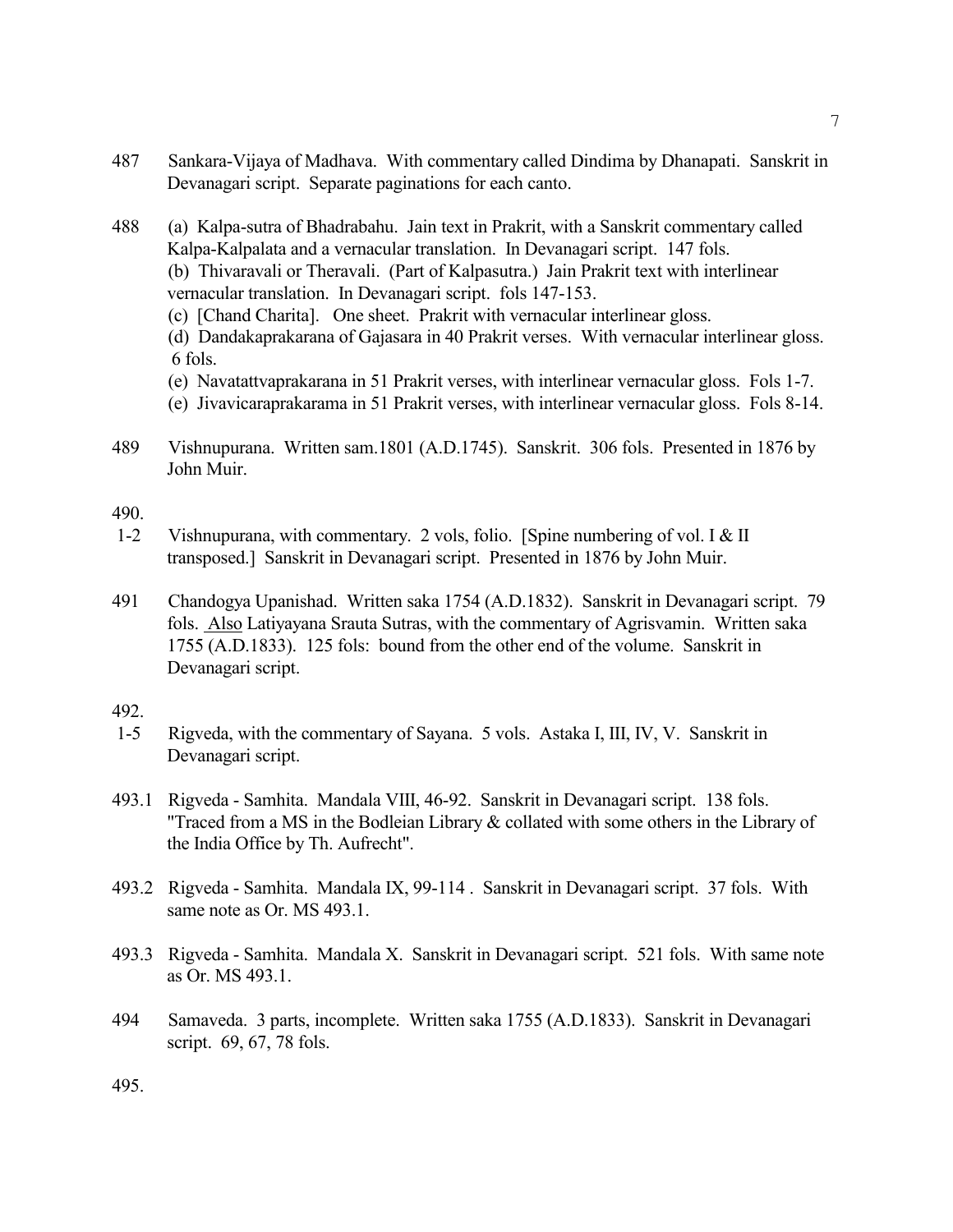1-2 Sukla Yajurveda (Vajasaneyi samhita). 2 vols. 235, 141 fols. Madhyandina school. Written at Bombay (about A.D.1680). Sanskrit in Devanagari script.

# 496.

1-2 Rigveda. 2 vols. Sanskrit.

- 1-2 Rigveda. Astaka 5-8. Pada text. Written in Kedarghat in Benares by Bahutula Bhikam Bhatta, saka 1682-3 (A.D. 1760-1). Copied for Taddini Raghunatha. 2 vols. 99, 102, 104, 102 fols. Sanskrit in Devanagari script. Green leather binding with gilt decoration. Signature: "John Muir, Sep.1857".
- 498 (a) Srauta Sutra of Asvalayana Adhyayas [vedic rites], ch. 1-6 only; (b) Suryasiddhanta [Astronomy], saka 1764 (A.D. 1842). 86. 47 fols. Sanskrit in Devanagari script.
- 499 Lilavati of Bhaskaracarya, with the commentary of Surya entitled Ganitamrtavarsini. [Mathematics.] Sanskrit in Devanagari script. 89, 38 fols. Text very worm eaten. Red leather binding.
- 500 Siddhanta-siromani [Bijaganita] of Bhaskaracarya, sam.1874 (A.D. 1817). [Algebra.] Sanskrit in Devanagari script. 82 fols. Red leather binding.
- 501 Bhagavatyah kilakam, v.13-15, and Devimahatmya, ch.1-13 from the Markandeyapurana. Text incomplete, but continuous despite misnumbering of folios. Sanskrit in Devanagari script. In wooden boards covered in red cloth.
- 502 Nilamata purana. Sanskrit. [Legendary account of the religion of Kashmir.] Red cloth binding.
- 503 [Sikh works?] Panjabi?. Gurumukhi script. Incomplete at end. c.3in. tall by 12in.wide. Large characters finely written on vellum. fols 1-113, 121-159, 164, 160-163, 165-167, [1], 168-546, [1], 550-650, [9]. Several folios misnumbered. Red leather decorated binding with gold appliqué; upper cover detached. Note on flyleaf: "Picked up on the field at Goojerat - battle fought 21st February 1849. Charles James Imlach".
- 504 Ramaratnagita. Hindi, Devanagari script. Pages inlaid and repaired, but all very wormeaten. Binding: light brown leather.
- 505 Vidya-Sundar Kavya or Kalika mangal Kavya, by Bharat Chandra Raygunakar. [Incomplete.] Bengali. Presented by D. Anderson. Red leather binding.
- 506 Harivijaya, chapters 6-26. Hindi, Devanagari script. 236 fols.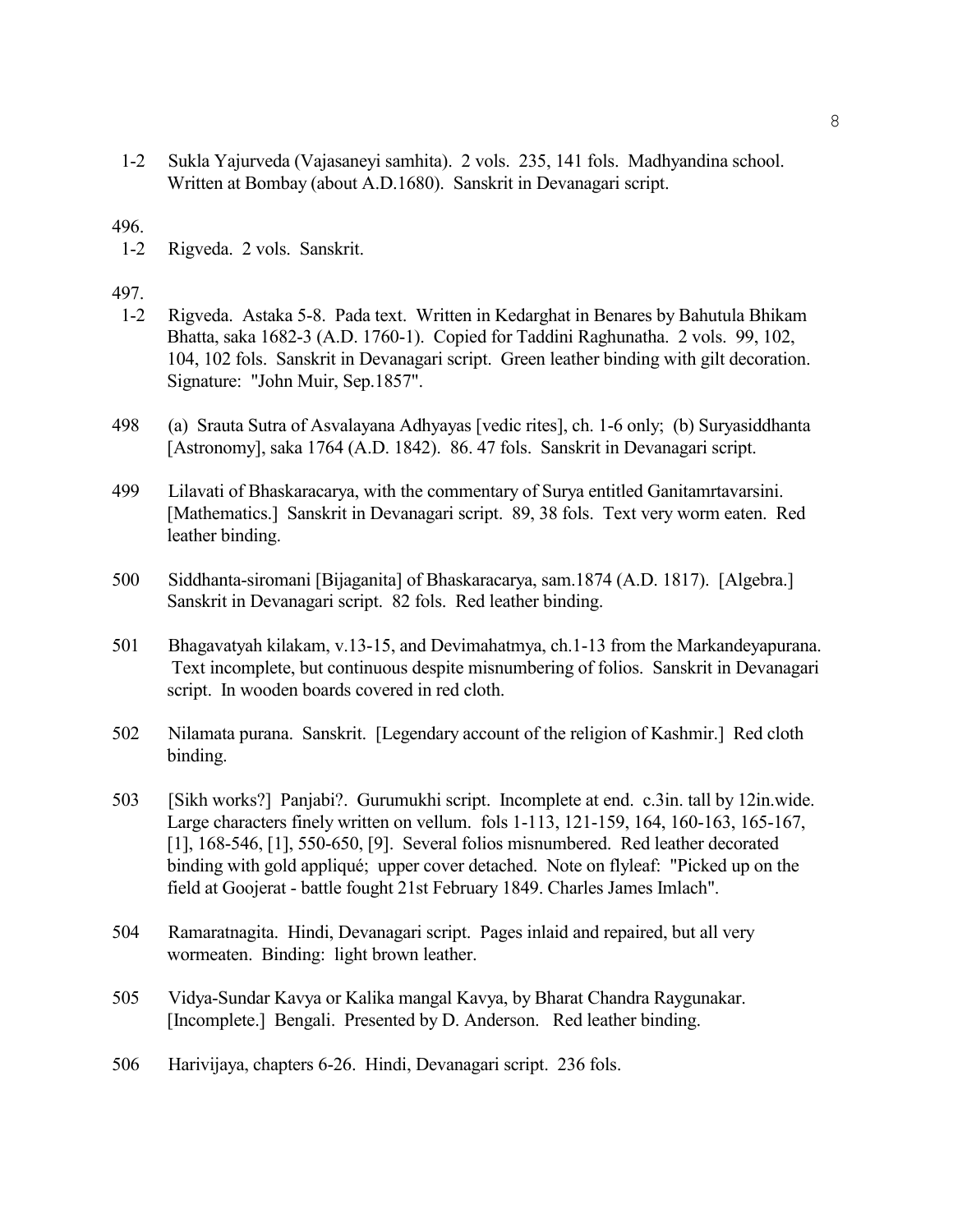- [Army pay.] Bengali. First page, in English, headed: "The serjeants & drummers pay & batta for the year 1780". c.20 inches tall, folded and held by string in limp cloth case.
- Adi Granth [the Sikh scriptures]. Panjabi?
- Al-Hamdani, Al-Iklil, vol.X, A.D.1871-2. Arabic. [With typed description.] (E 68.42.)
- Mahabharata. Sam.1852 (A.D.1795). Sanskrit. Illuminated and written on a continuous strip of silk, 13.5cm [5.5 inches] wide and 72m [230 feet] long, mounted on rollers in a glass-topped case. With 77 elaborate miniatures in late Mughal or Kangra style. Presented by Brigadier-General Alexander Walker of Bowland, 1821. See notes by Dr. J. Brockington for further details.
- Kur'an. Arabic (Maghribi). [New Coll.Or.Arab.1]
- Kur'an. Arabic [New Coll.Or.Arab.2]
- Kur'an. Arabic [New Coll.Or.Arab.3]
- [Prayers?] Unbound leaves. Arabic. [New Coll.Or.Arab.4]
- Kur'an. Arabic. [New Coll.Or.Arab.5]
- [Prayers?] Unbound leaves. Arabic. [New Coll.Or.Arab.6]
- Kitab Sullam al-Sa'adah. [Prayers.] Arabic. [New Coll.Or.Arab.7]
- Kitab al-Anwar al-Badriyah li-Kashf al-Shubah al-Kadariyah. Arabic. [New Coll.Or.Arab.8]
- Futuh al-Sha'm (Pseudo-Wakidi). Arabic. [New Coll.Or.Arab.9]
- Ashidiak (Asaad). "The account of Asaad Ashidiak, a persecuted Christian of Beyrout": caption in English. Arabic. [New Coll.Or.Arab.10]
- Kafiyah of b.al-Hadjib. Arabic. [New Coll.Or.Arab.11]
- al-Adjurrumiyah of Abu 'Abdallah M.b. Da'ud al-Sanhadji. With a commentary. Arabic. [New Coll.Or.Arab.12]
- al-Adjurrumiyah. Without commentary. Arabic. [New Coll.Or.Arab.13]
- Kitab al-Muktafa of Abu 'Amr 'Uthman b.Sa'id al-Dani al-Kurtubi. Arabic. [New Coll.Or.Arab.14]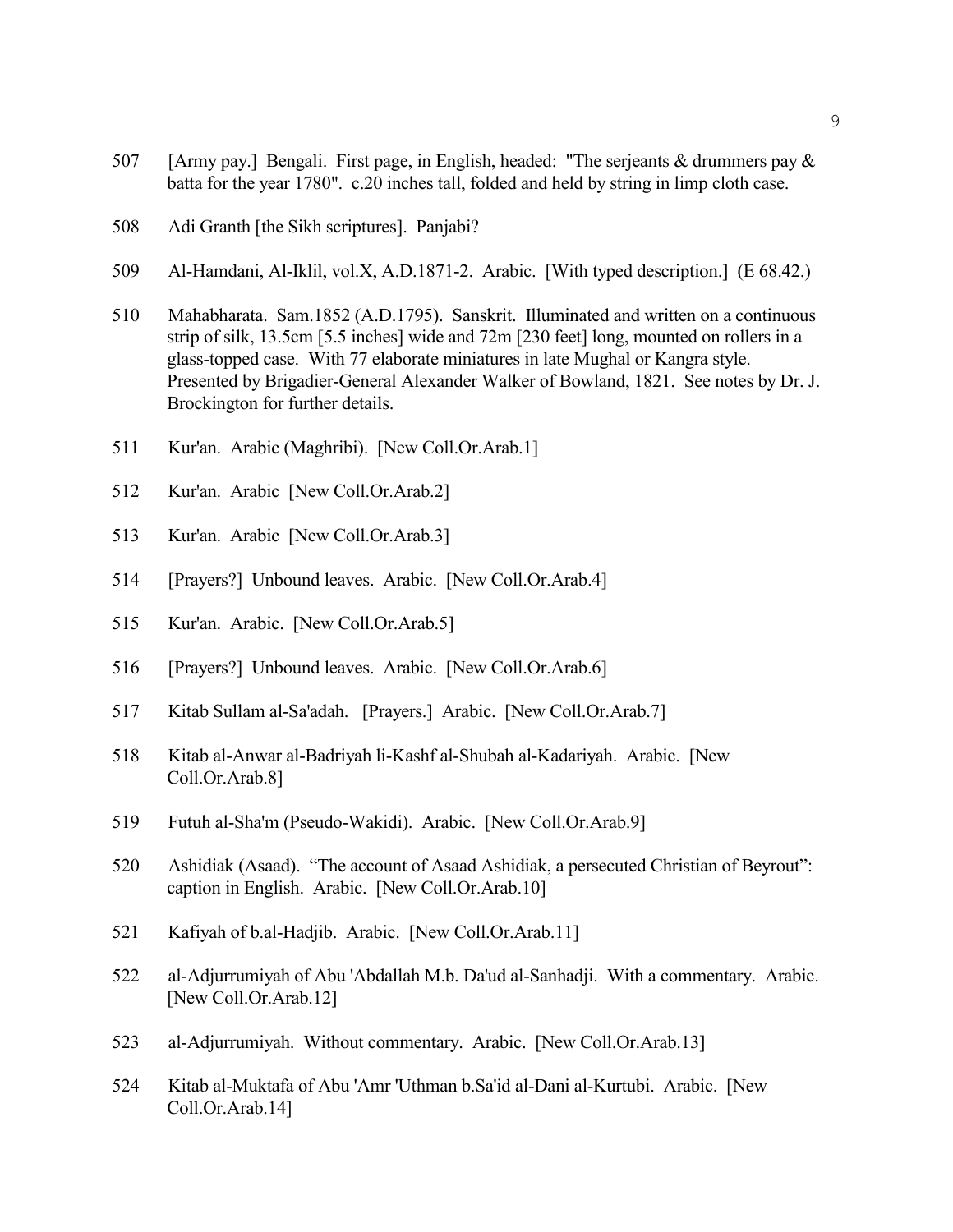- 525 Kitab al-Qiddis Mar Djirdjis al-Malati. The history of St George of Lydda. Arabic. [New Coll.Or.Arab.15]
- 526 Binning (R.M.). Selections from the Arabic, made and translated by R.M. Binning. [New Coll.Or.Arab.16]
- 527 Extracts of well-known Arabic authors made by an anonymous European. Arabic. [New Coll.Or.Arab.17]
- 528 Tafsir-i Hussini of Kamal al-Din Husain ben 'Ali Wa'iz Kashifi. Persian. [New Coll.Or.Pers.1]
- 529 Tarikh-i Nadiri of Mirza Muhammad Mahdi Khan Kawkab ben Muhammad Nasir Astarabadi. Persian. [New Coll.Or.Pers.2]
- 530 Hikayat al-Salatin of Muhammad Mahdi of Isfahan, known as al-Muhibb. Persian. [New Coll.Or.Pers.3]
- 531-
- 532 Siya al-Muta'akhkhirin. [Miscellaneous extracts & documents.] 2 vols. Persian. [New Coll.Or.Pers.4-5]
- 533 Tadhkirah al-Shu'ara' of Dawlatshah ben 'Ala al-Dawlah al-Bakhtishah al-Ghazi of Samarkand. Written A.H.952 (A.D.1545). Persian. [New Coll.Or.Pers.6]
- 534 Kisas al-Anbiya of Ishak ben Ibrahim ben Mansur ben Khalaf al-Naisaburi. Persian. New Coll.Or.Pers.7]
- 535 Hayat al-Kulub of Muhammad Bakir ben Muhammad Taki of Isfahan. 3 vols . Persian. [New Coll.Or.Pers.8-10]
- 536 Nuzhat al-Kulub of Hamd Allah Mustawfi Kazwini. Persian. [New Coll.Or.Pers.11]
- 537 Anis al-Atibba. [The doctor's companion of] Abu al-Khair Muhammad ben Muhammad al-Farisi. Persian. [New Coll.Or.Pers.12]
- 538 Hidayah. [A medical guidebook of] Hifz Allah Khani. Persian. [New Coll.Or.Pers.13]
- 539 Akhlak-i Nasiri of Nasir al-Din M.b.M.b.al-Hasan al-Tusi. Persian. [New Coll.Or.Pers.14]
- 540 Iksir-i A'zam of Muhammad 'Ali ben Mufti Ghulam M.Sadr of Guntur (in the Madras Presidency). Persian. [New Coll.Or.Pers.15]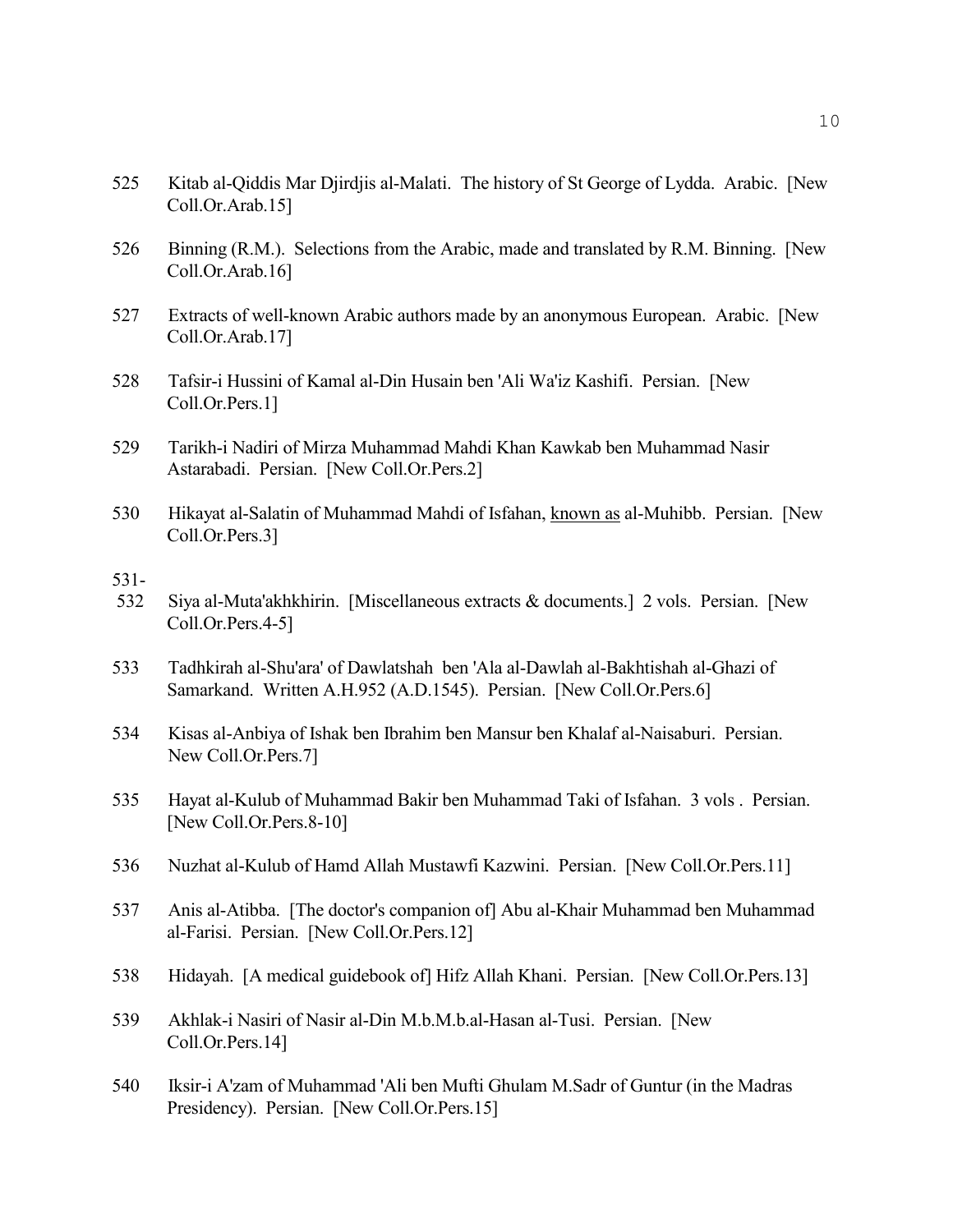- Djami'i 'Abbasi of Baha' al-Din M.'Amili. Persian. [New Coll.Or.Pers.16]
- Kimiya-i Sa'adat of al-Ghazali of Tus. [An extract.] Persian. [New Coll.Or.Pers.17]
- Andarz-namah of Nawwab Hadjdji Akbar of Shiraz dedicated to Rida Kuli Mirza Kadjar. Persian. [New Coll.Or.Pers.18]
- Kiran al-Sa'dain of Amir Khusraw. Persian. [New Coll.Or.Pers.19]
- Tuhfat al-Ahrar of Nur al-Din 'Abd al-Rahman Djami. Persian. [New Coll.Or.Pers.20]
- Diwan-i Hafiz. Persian. [New Coll.Or.Pers.21]
- Diwan-i Hafiz. Persian. Lacquered flower-painted covers. [New Coll.Or.Pers.22]
- Diwan-i Hafiz. Persian. [New Coll.Or.Pers.23]
- Diwan-i Hafiz. Persian. Incomplete. [New Coll.Or.Pers.24]
- Kulliyat of Sa'di. Persian. Covers: outsides painted with flowers: inner sides painted with imitations of European 18th-19th century painting. [New Coll.Or.Pers.25]
- Diwan-i Khakani. Persian. [New Coll.Or.Pers.26]
- Laila wa Madjun of Ruh al-Amin, that is Mir M. Amin of ShahristAan in Isfahan. Persian. [New Coll.Or.Pers.27]
- Gulshan-i Raz of Shaikh Mahmud ben 'Abd al-Karim ben Yahya al-Shabistari. Persian. [New Coll.Or.Pers.28]
- Shamshir-Khani. [Abridgement of the Shah-nameh in verse and prose of Shamshir Khan Tarin.] Persian. [New Coll.Or.Pers.29]
- Diwan-i 'Urfi. Persian. [Containing only the kasidahs of 'Urfi Shirazi.] [New Coll.Or.Pers.30]
- Kulliyat-i 'Urfi Shirazi. Persian. [Donated by R.M. Binning.] [New Coll.Or.Pers.31]
- Pand-namah of Farad al-Din 'Attar. Persian. [New Coll.Or.Pers.32]
- Diwan-i 'Ali Kuli-Khan Walih. Persian. [New Coll.Or.Pers.33]
- Diwan-i Fath 'Ali Shah. Persian. [Donated by R.M. Binning.] [New Coll.Or.Pers.34]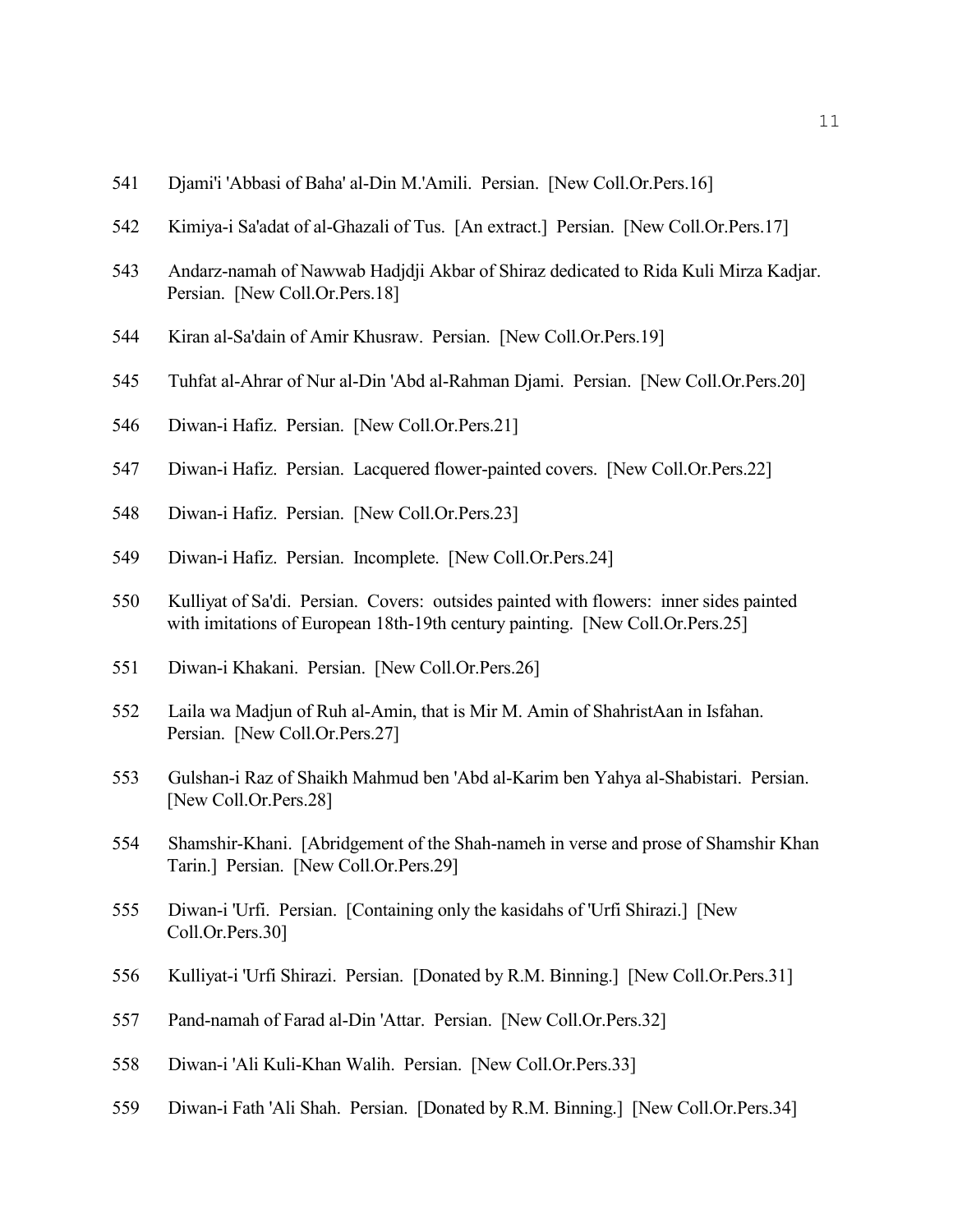- 560 Diwan-i Fighani. Persian. [Selected poems only.] [New Coll.Or.Pers.35]
- 561 Kulliyat-i Djan Kudsi of Mashhad. Persian. [Donated by G. Bell.] [New Coll.Or.Pers.36]
- 562 Diwan-i Mazhar of Mirza Djan-Djanan ben Musa Djan Mazhar. Persian. [Donated by R.M. Binning.] [New Coll.Or.Pers.37]
- 563 Khamsah-i Nizami [comprising Makhzan al-Asrar, Laila wa Majnun, Haft Paikar, Sikandar-namah, and Shiran wa Khusraw]. Persian. [Donated by G. Bell.] [New Coll.Or.Pers.38]
- 564 Diwan-i Ibn Yamin of Faryumad. Persian [An acephalous fragment only.] [New Coll.Or.Pers.39]
- 565 Diwan-i Anwari. Persian. [New Coll.Or.Pers.40]
- 566 Bashista Jog. Persian, translated from Sanskrit. [Donated by R.M. Binning.] [New Coll.Or.Pers.41]
- 567 Singhasan Battisi. Persian, translated from Sanskrit. [Donated by G. Bell.] [New Coll.Or.Pers.42]
- 568 Insha-i Abu Fadl. Persian. [New Coll.Or.Pers.43]
- 569 Insha-i Harkarn. Persian. [Short extracts, made by R.M. Binning.] [New Coll.Or.Pers.44]
- 570 Insha-i Zuhuri, and Nikat-i Bidil of Mirza 'Abd al-Kadir Bidil. Persian. [Donated by R.M. Binning.] [New Coll.Or.Pers.45]
- 571 Djami al-Kawanin of Khalifah Shah Muhammad of Kanawdj. Persian. [Donated by R.M. Binning.] [New Coll.Or.Pers.46]
- 572 Anwar-i Suhaili of Kamal al-Din Husain ben 'Ali Wa'iz Kashifi. Persian. [New Coll.Or.Pers.47]
- 573 Baharistan of Djami. Persian. [Donated by R.M. Binning.] [New Coll.Or.Pers.48]
- 574 Bahar-i Darwish of Shaikh 'Inayat Allah. Persian. [Donated by R.M. Binning.] [New Coll.Or.Pers.49]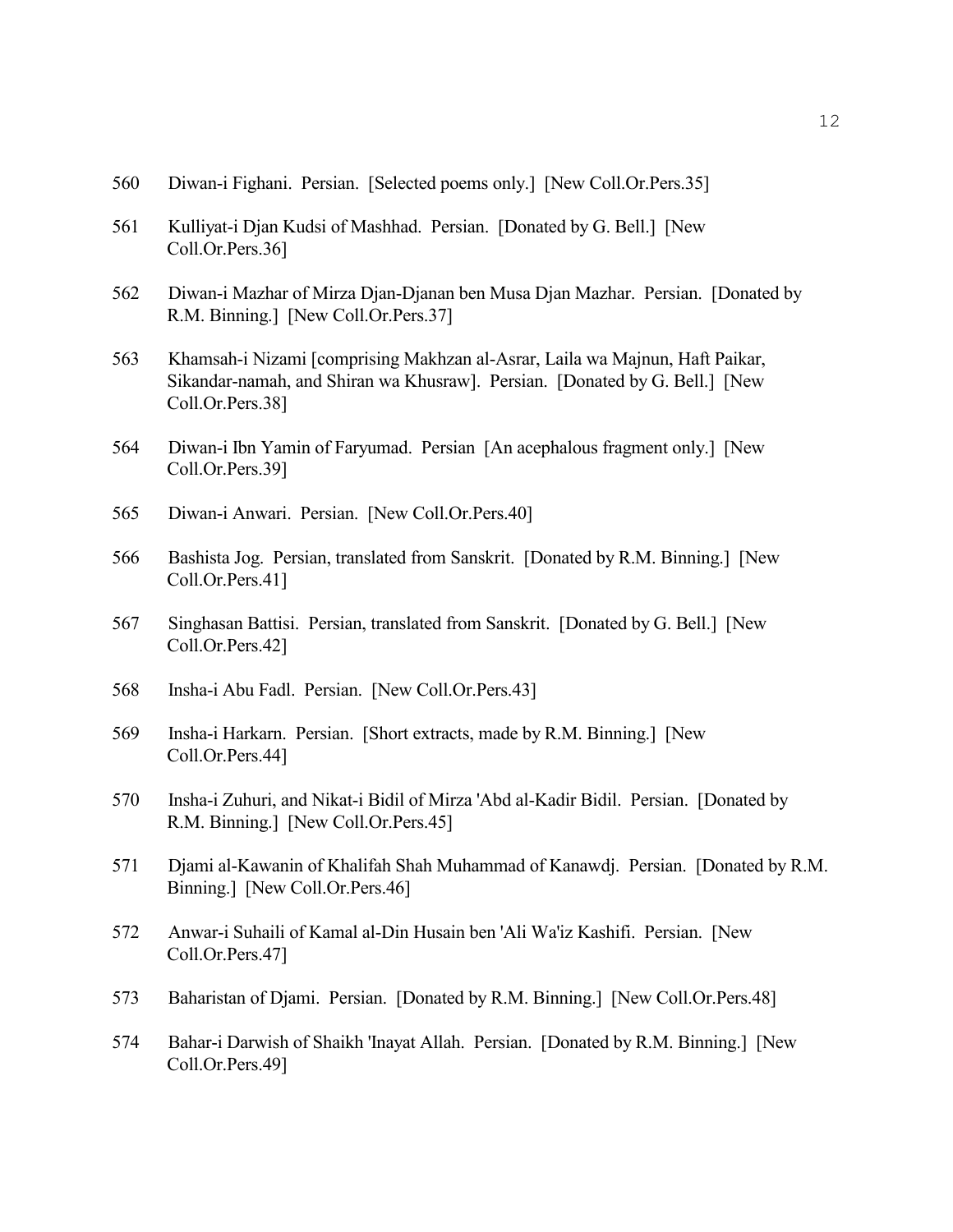- 575 Chahar Darwish, ascribed to Amir Khusraw of Delhi. Persian. [Donated by R.M. Binning.] [New Coll.Or.Pers.50]
- 576 Gulistan of Sa'di. Persian. [Donated by G. Bell.] [New Coll.Or.Pers.51]
- 577 Gulistan of Sa'di. Persian. [Donated by G. Bell.] [New Coll.Or.Pers.52]
- 578 Kissah-i Kamrup. Persian. [Donated by G. Bell.] [New Coll.Or.Pers.53]
- 579 Lata'if al-Tara'if of Kamal al-Din Husain ben 'Ali Wa'iz Kashifi. Persian. [Donated by G. Bell.] [New Coll.Or.Pers.54]
- 580 [The story of Malik Muhammad and Shamsah Banu.] Persian. [Donated by G. Bell.] [New Coll.Or.Pers.55]
- 581 [Three Arabic grammars.] Persian (1) and Arabic (2). [New Coll.Or.Pers.56]
- 582 Zidj-i Ulugh Beg of Sultan Ulughbeg ben Shahrukh ben Timur Gurgan. Persian. [Donated by R.M. Binning.] [New Coll.Or.Pers.57]
- 583 Fal-namah, ascribed to Dja'far-i Sadik. Persian. [Donated by G. Bell.] [New Coll.Or.Pers.58]
- 584 Khulusat al-'Aish-i 'Alamshahi of Mutahhar ben Muzaffar. Persian. [Donated by G. Bell.] [New Coll.Or.Pers.59]
- 585 Risalah-i Hadjdji Zihri Isfahani, Dar Fann-i Musiki. [5 short treatises on Indian music.] Persian. [New Coll.Or.Pers.60]
- 586 Kitab al-Tarassul of Mirza Muhammad Mahdi Kawkab. [Donated by R.M. Binning.] Persian. [New Coll.Or.Pers.61]
- 587 [Official correspondence between the Persian Government and the British Embassy, A.H.1229 (A.D.1813).] Persian. [Donated by R.M. Binning.] [New Coll.Or.Pers.62]
- 588 [Forms of address for persons of rank. Notebook, early 19th century A.D.] Persian. [Donated by G. Bell.] [New Coll.Or.Pers.63]
- 589 [Christian catechism.] Persian, translated from Armenian. [Donated by R.M. Binning.] [New Coll.Or.Pers.64]
- 590 [Christian apologetics of Mirza Muhammad 'Ali.] Persian. [Donated by R.M. Binning.] [New Coll.Or.Pers.65]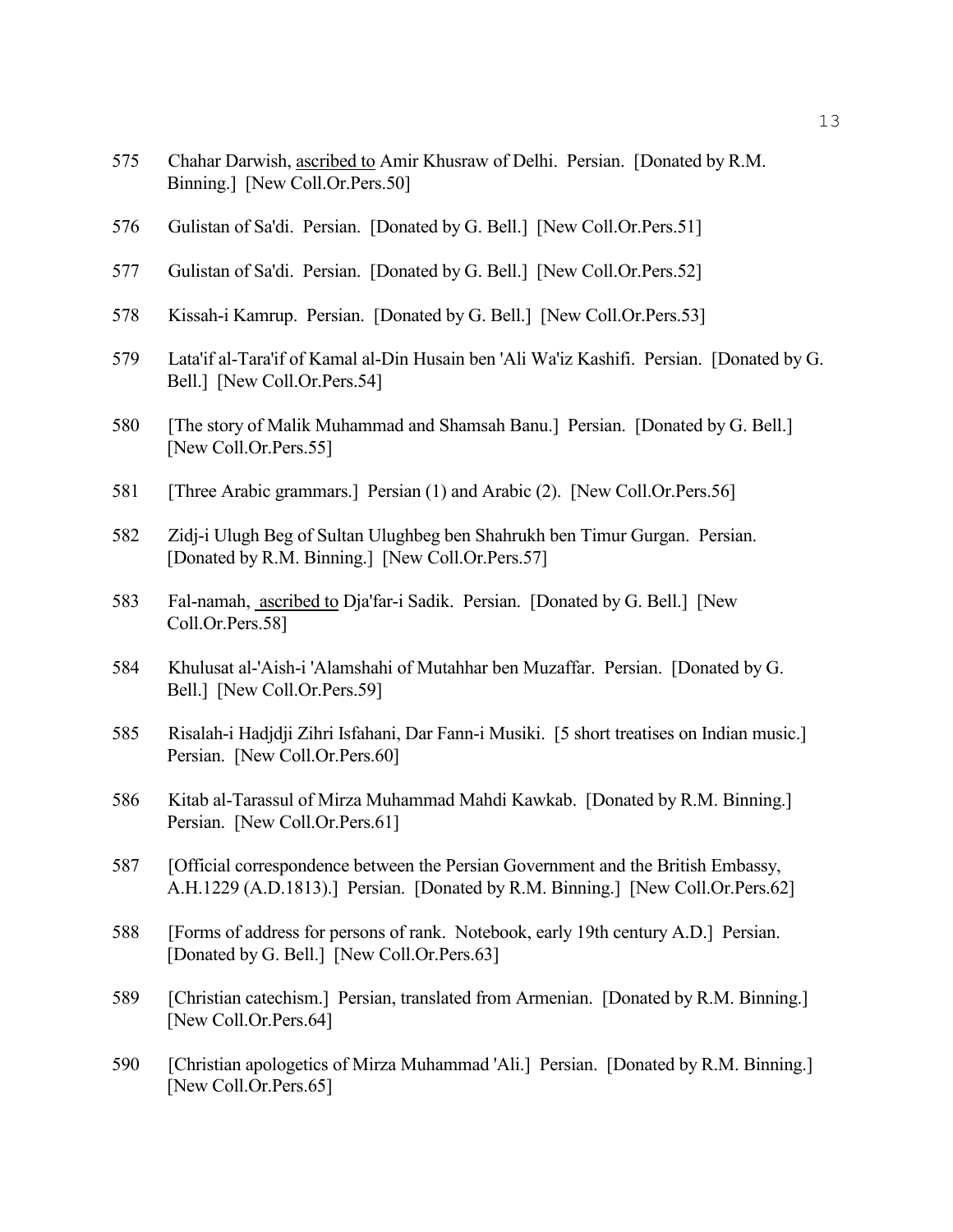- 591 [Wood's Sunday-schools catechism, tr. by Donald McPherson.] Persian. [Donated by R. Park and W. Dickson.] [New Coll.Or.Pers.66]
- 592 [Phrases selected for R.M. Binning by Mirza 'Abbas 'Ali of Shiraz.] Persian. [New Coll.Or.Pers.67]
- 593 [Selections from well-known authors made by R.M. Binning.] Persian. [New Coll.Or.Pers.68]
- 594 Kanz al-Daka'ik. Persian, tr.from Arabic. [Donated by R.M. Binning.] [New Coll.Or.Pers.69]
- 595 Diwan-i Hafiz. Persian. Flower-painted lacquered covers, early 19th century A.D. [New Coll.Or.Pers.70]
- 596 Munsha'at-i Ray-Mal. Persian. [Donated by G. Bell.] [New Coll.Or.Pers.71]
- 597 Nakl-i Parwanah-djat. [Copies of army orders for supplies, 1798-1802, in Northern India and Camp Fatehgarh, with the seal of Gen. James Stuart.] Persian. [New Coll.Or.Pers.72]
- 598 Diwan-i Sawda. Hindustani. [Donated by G. Bell.] [New Coll.Or.Hind.1]
- 599 Kulliyat-i Sawda. Hindustani. [Donated by R.M. Binning.] [New Coll.Or.Hind.2]
- 600 Kissah-i Bibi Maryam [& other tales in the Dakhani dialect]. Hindustani. [Donated by D. Molyson.] [New Coll.Or.Hind.3]
- 601 Laila and Madjnun [& other poems in the Dakhani dialect]. Hindustani. [New Coll.Or.Hind.4]
- 602 Shakuntala Nataka, tr. by Kazim 'Ali Djawan. Hindustani. [Donated by R.M. Binning.] [New Coll.Or.Hind.5]
- 603 Akhlak-i Hindi, tr. from the Hitopadésa by Mir Bahadur 'Ali. Hindustani. [Donated by R.M. Binning.] [New Coll.Or.Hind.6]
- 604 [Untitled work on sexual relations, in Dakhani dialect.] Hindustani. [New Coll.Or.Hind.7]
- 605 [Urdu proverbs, probably collected by R.M. Binning.] Hindustani. [New Coll.Or.Hind.8]
- 606 Bagh o bahar, of Mir Aman of Delhi. Persian(?) Written A.H.1250 (A.D.1834). Folio. [Donated by R.M. Binning to New College Library.]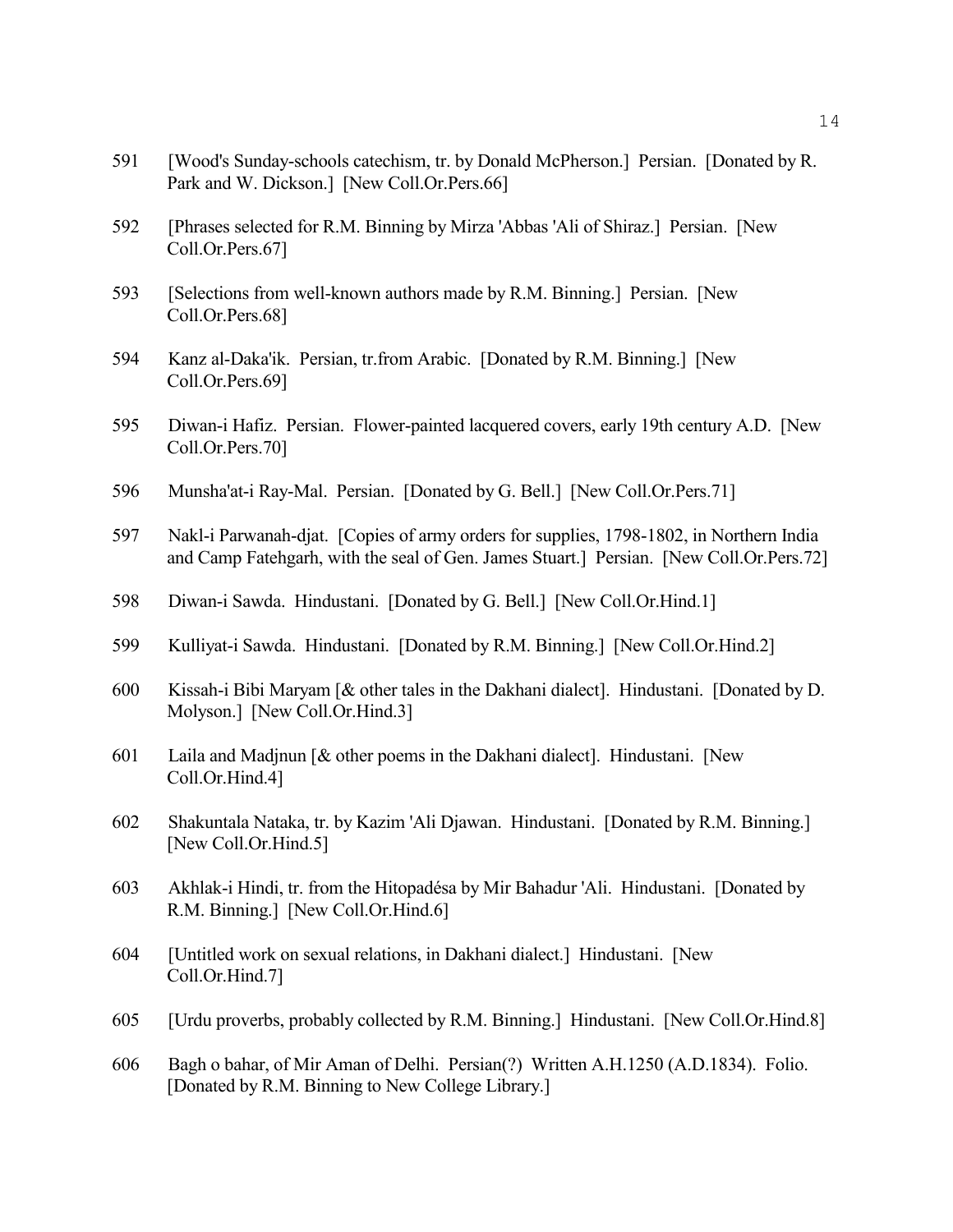- 607 Shah-nahmeh of Firdausi. Persian. With some illuminated miniatures, damaged. Seal of owner on p.10, date A.H.1170 (A.D.1760). Red decorated binding, rebacked. [Donated by R.M. Binning to New College Library.]
- 608.1 Yusuf ve Zulaiha. Turkish. [Walsh 1.1]
- 608.2 Miftah al-ganan of Muhammad Mugir Wagih al-Din. Turkish. [Walsh 1.2]
- 609 Magma' al-Masa'il, of Muhammad ben al-Haggi Husain al-Qapli. Turkish. [Walsh 2]
- 610.1 Kitab-i Pir 'Ali Ef. [Wasiya.] Turkish. [Walsh 3.1]
- 610.2 (Risala-i) Rumi Ef. Turkish. [Walsh 3.2]
- 610.3 (Risala-i) Qadi-zada Ef. Turkish. [Walsh 3.3]
- 611 Nauhat al-'ussuq, of Muhammad ben Ragab. Written A.H.1139 (A.D.1727). Turkish. [Walsh 4]
- 612 Gami' al-iman. Written A.H.1040 (A.D.1630-31). Turkish. [Walsh 5]
- 613.1 Kitab-i fara'id. Turkish. [Walsh 6.1]
- 613.2 [Canonical requirements for prayer.] Turkish. [Walsh 6.2]
- 613.3 [Verses on the life of the Prophet.] Persian. [Walsh 6.3]
- 613.4 Hikayat(-i) qiz wa faqih. Turkish. [Walsh 6.4]
- 614.1 Sagara-i Turki, of Abu'l-Gazi Bahadir Han. Turkish. [Walsh 7.1]
- 614.2 Dasitan-i nasl-i Cingiz Han. Turkish. [Walsh 7.2]
- 615 al-Farag ba'da l-sidda. Turkish. [Walsh 8]
- 616 Fawz al-nagat. Turkish. [Walsh 9]
- 617 Pend-name [also known as] Kanz al-bada'i, of Guwahi. Turkish. [Walsh 10]
- 618.1 Sarh-i Wasiya. Turkish. [Walsh 11.1]
- 618.2 Dasitan-i nasl-i Cingiz Han. Turkish. [Walsh 11.2]
- 619 Lugat-i Ni'matullah. Turkish. [Walsh 12]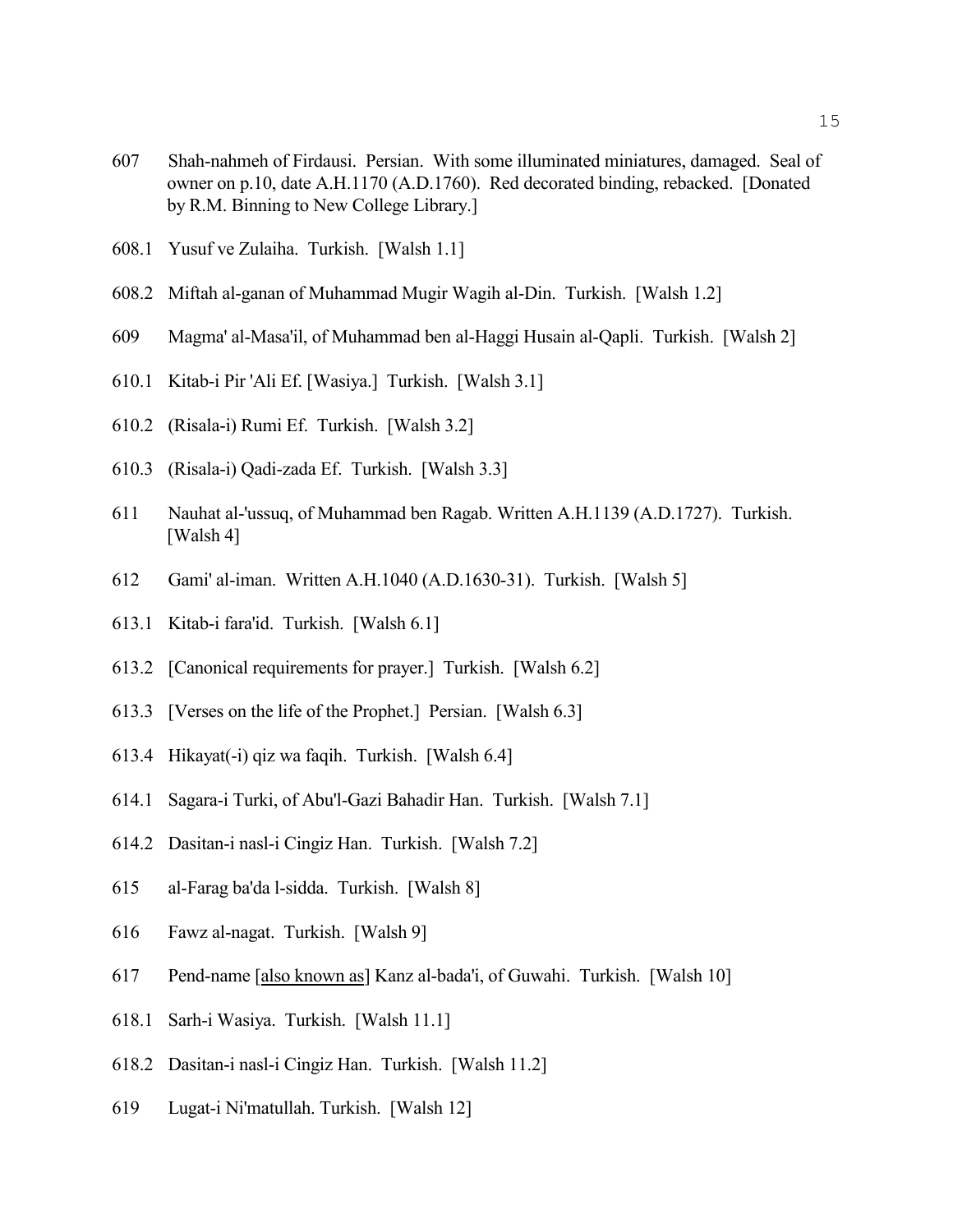- 620 Hadiqat al-su'ada', of Fuduli. Written A.H.998 (A.D.1589). Turkish. [Walsh 13]
- 621 Sagara-i Turki. Turkish. [Walsh 14]
- 622 Iskandar-name, of Ahmadi. Written A.H.891 A.D.1486. Turkish. [Walsh 15]
- 623.1 Daqa'iq al-ahbar. Written c.A.D.1500. Turkish. [Walsh 16.1]
- 623.2 Hikaayat-i Hadrat-i 'Ali ba Bahatur. Turkish. [Walsh 16.2]
- 623.3 Hikayat-i Ibrahim ben Muhammad. Turkish. [Walsh 16.3]
- 623.4 [A fal-name of combinations of the numbers one to five.] Written A.H.1152 (A.D.1739). Persian. [Walsh 16.4]
- 623.5 Munagat-i Musa. Persian. [Walsh 16.5]
- 623.6 [The ten names of God.] Arabic & Persian. [Walsh 16.6]
- 623.7 [Three poems.] Turkish. [Walsh 16.7]
- 623.8 [Auspicious days of the week.] Persian. [Walsh 16.8]
- 623.9 [Three gazals.] Turkish. [Walsh 16.9]
- 623.10 Sirag al-qulub. Persian. [Walsh 16.10]
- 624 [Fawa'id al-kibar.] Written in 16th century(?) A.D. Turkish. [Walsh 17]
- 625 [Nawadir al-sabab.] Written in 15th century(?) A.D. Turkish. [Walsh 18]
- 626.1 Fatwa-yi Mufti Muhammad Gan. Turkish. [Walsh 19.1]
- 626.2 [On prayer, fasting,etc.] Turkish. [Walsh 19.2]
- 626.3 'Ilm-i fara'id. Turkish. [Walsh 19.3]
- 626.4 Ahirat al-fuqaha. Turkish. [Walsh 19.4]
- 626.5 Ruz-name-i Imam Ga'far Sadiq. Turkish. [Walsh 19.5]
- 627.1 [A prayer.] Turkish. [Walsh 20.1.]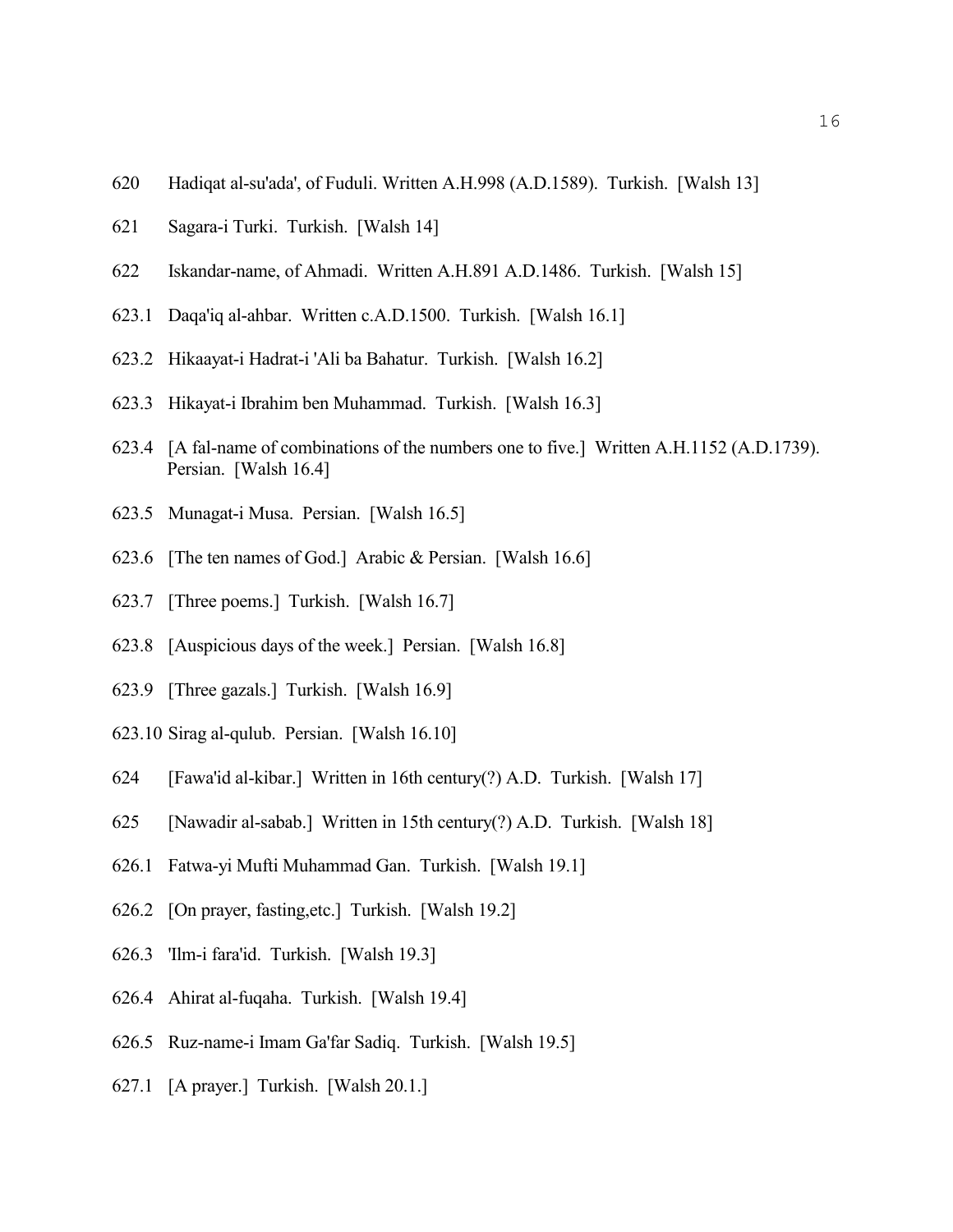- 627.2 Tawarih-i muqaddasanin muhtasari. Turkish. [Walsh 20.2]
- 628 [Bible. Gospels, in the Bashkir dialect, c.1820.] Turkish. [Donated by John Dickson to New College Library. Formerly New. Coll. 120]
- 629 [Bible. Chronicles I & II, in Hebrew script.] Turkish(?) [Donated by John Dickson to New College Library. Formerly New Coll. 121]
- 630 [On religious philosophy. Copied by Amelia Dickson at Astrachan, c.1820.] Turkish. [Donated by John Dickson to New College Library. Formerly New Coll.122]
- 631 [Turkish grammar. Translation by R.Ross of "Clodii's grammar" (i.e. J.C.Clodius?) written by Eliza Dickson. Watermark date 18--.] Turkish. [Donated by John Dickson to New College Library. Formerly New Coll.123]
- 632 [Turkish grammar. Another copy of Or MS 631, without the last section on Conjunctions, in the same hand.] Turkish. [Donated by John Dickson to New College Library. Formerly New Coll.124]
- 633 [MS in the hand of J. Dickson, also containing notes on Russian grammar. Watermark 1819.] Turkish. [Donated by John Dickson to New College Library. Formerly New Coll.125]
- 634.1 [Bible. Parts of Genesis, Exodus, etc.] Turkish. In the hand of John Dickson.
- 634.2 [Bible. Proverbs,Ecclesiastes, Canticles.] Turkish. In the hand of John Dickson.
- 634.3 [Bible. Psalms.] Turkish. In the hand of John Dickson.
- 634.4 Qiyamat-nama. Turkish.
- 634.
- 5-15 [Short pieces & fragments.] Turkish. Items 12-15 are in the hand of John Dickson. [This volume was formerly New Coll.126]

#### 635-

- 636 Turki-English dictionary. Draft by J.Dickson. 2 vols. [Formerly New Coll.127-128]
- 637 [Bible. Psalms.] Syriac. [Formerly New Coll.129]
- 638 [Rites & doctrines of the Armenian church.1699.] Armenian. [Formerly New Coll.131]
- 639 Adat Aceh. [5 sections on history of Aceh in Sumatra.] Malay. See photocopy of entry in Ricklefs & Voorhoeve and typed sheet for further information. [Formerly New Coll.132]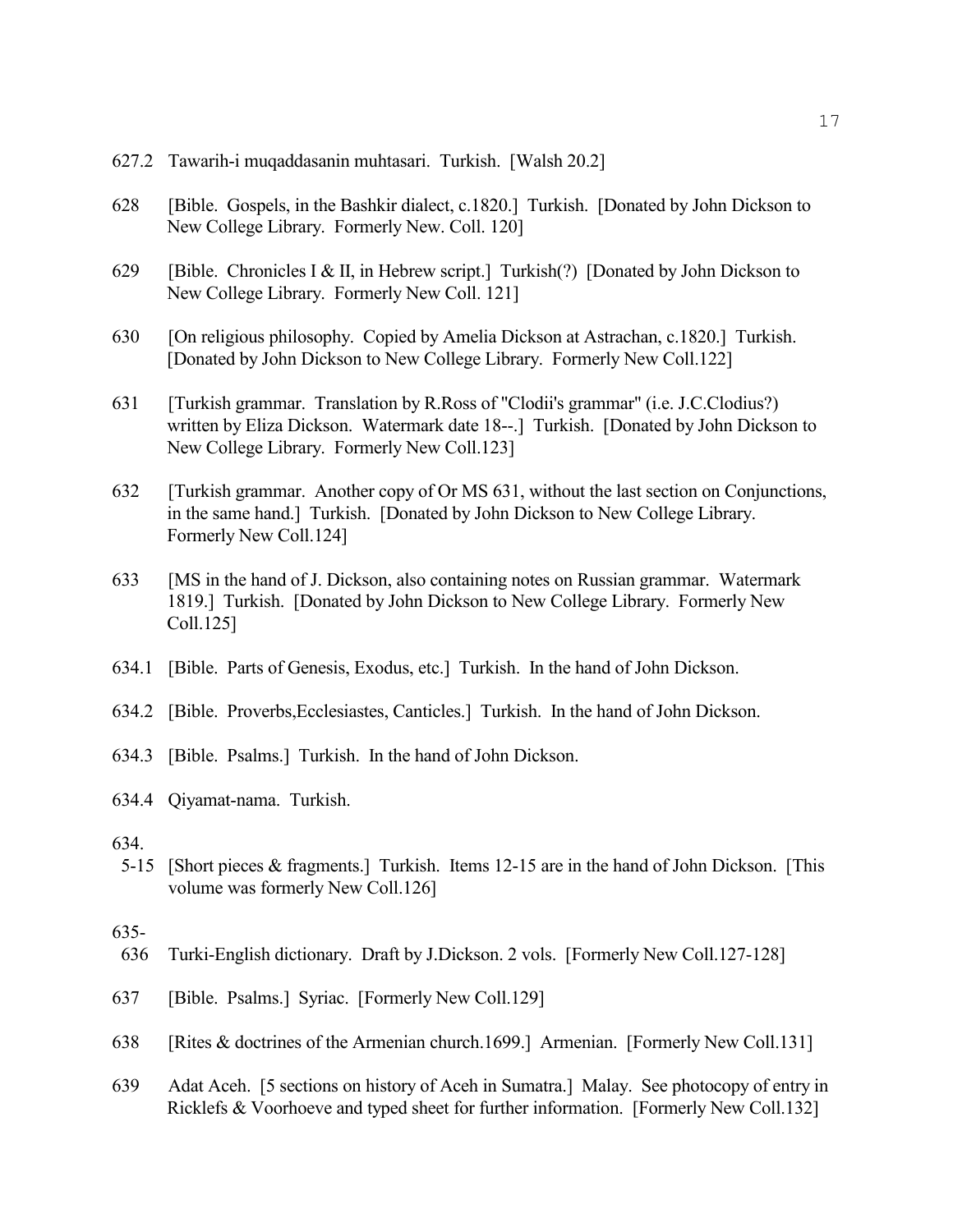- 640 Puras charana chandrika, of Devendra Asrama. Sanskrit. [Formerly New Coll.133]
- 641 Svayambhu-purana. Sanskrit. [Formerly in New College Library, and transferred in August 1991]
- 642 Adi Granth. Panjabi(?) [Formerly in New College Library, and transferred in August 1991]
- 643 Dictionary to the Arabic New Testament, by Robert Young. 479 ff. Transliterated. Arabic-English. [Presented by Dr Richard Bell, Acc.31185]
- 644 [Bible. Psalter.] Ethiopic/Amharic. [210] ff, vellum, 15 by 14 cm. Vellum covers. 19<sup>th</sup> century. From the collection of David Laing, bequeathed to the University in 1878. [Formerly La.III.588]

- 1-2 Nasihat al-Muluk. [Moral lessons for kings.] By al-Ghazali, translated from Persian. Arabic, Malay and Dutch. 2 vols. Written by James Walker "Schotsman", A.D.1700. General title and dedication in Dutch to King William III. Presented by Principal William Carstairs,1706. See photocopy of entry in Ricklefs & Voorhoeve for further details. [Formerly Dc.6.73-74]
- 646 Bible. Old Testament. Daniel. Tamil. A manuscript translation of the first book of Daniel into Singhalese. By Philip Anstruther, Esq. 1824. Printed t.-p., 23 ff. From the collection of David Laing, bequeathed to the University in 1878. [Formerly La.III.596]
- 647 [Money accounts.] Hindi. 13 ff., folded, in cloth case. From the collection of David Laing, bequeathed to the University in 1878. [Formerly La.III.597]
- 648 [Money accounts.] Hindi. 7 ff., folded, with 1 separate folio in English & 3 in Persian(?), in cloth case with Or MS 647. From the collection of David Laing, bequeathed to the University in 1878. [Formerly La.III.598]
- 649 [Prayers?] Ethiopic/Amharic. Paper scroll, of 4 sections joined, with red ink decorations at the head of each section. 186 by 9 cm. [Formerly in New College Library and transferred January 1994] Shelved in box with Or MS 443.
- 650 Bible. New Testament. Gospels. Ethiopic/Amharic. Vellum, 156 ff., 21 by 20 cm. Blind-stamped leather over wooden boards, with decoration centering on the cross. Spine cracked. In rough leather carrying satchel. [Formerly in New College Library and transferred August 1991]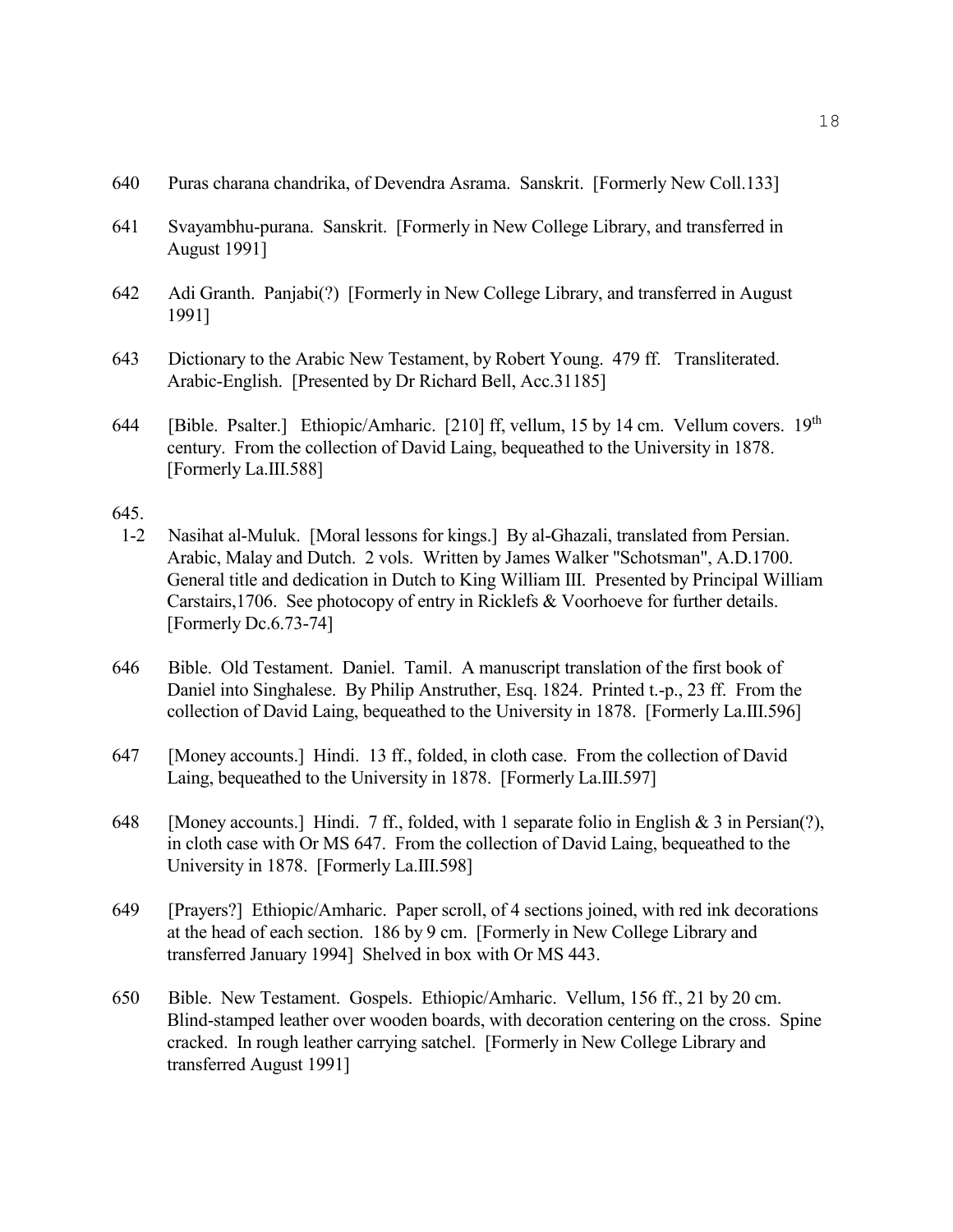- 651 Bible. New Testament. Acts & Epistles. Ethiopic/Amharic. Vellum, 217 ff., 23.5 by 20.5 cm. 1 miniature painting, 17 by 16.5 cm., inserted, loose. Plain wooden boards, rebacked in modern calf. [Formerly in New College Library and transferred August 1991]
- 652 Bible. Old Testament. Extracts. Syriac (?) Genesis, 39 ff.; Exodus, 16 ff., incomplete; Genesis, 40 ff.; Exodus, 24 ff., incomplete. Codex Carshunius: Textus Antiochenus. Upper parts of leaves extremely brittle. Unbound, in 2 sections within embossed calf covers over heavy wooden boards. See notes on wrappers addressed to the Rev. George Hunt, Plymouth, March 1846. From the collection of David Laing, bequeathed to the University in 1878. [Formerly La.III.782]
- 653 Diwan-i Hafiz. Persian. Morocco binding with inlays. Upper cover detached. From the collection of David Laing, bequeathed to the University in 1878. [Formerly La.III.806]
- 654 [Collection of prayers.] Ethiopic/Amharic.
- 655 [Bible. Psalms.] Ethiopic/Amharic. From King Theodore's library at Magdala. Presented by Dr Currie, Inspector General of Hospitals and Principal Medical Officer of the Abyssinian Expedition, to Professor Christison, Edinburgh, July 1869,and presented by Christison to the Library, November 27 1869.
- 656 [Bible. Psalms.] Ethiopic/Amharic. (Probably given in 1869 by Charles McInroy, via David Laing and the Society of Antiquaries.)
- 657 [Vocabulary.] Turkish and Persian. Donated by R.M. Binning.
- 658 [Almanac.] Persian. Inscribed: "R.M. Binning Madras C.S. Ispahan March 22 1851".
- 659 [Bible. Gospels.] Translated from Persian into Urdu, with many notes in Urdu and some in Persian.
- 660 [Rules derived from Imam Ja'far Sadiq for using the Koran as a book of prophetic omens.] Persian. Compiled by Muhammad Malidi of Isfahan for R.M. Binning in 1845.
- 661 Brihajjativiveka, or the brilliant discriminator of castes, the origin and ranks of the various mixed castes, with 88 tables of castes, giving the caste of father, mother and offspring. Sanskrit. Donated by R.M. Binning.
- 662 Sridadujanmalila of Jan Gopal. 36 fols in vertical format, 4.5 x 6 inches, with a Europeanstyle binding. Numerals, dandas, etc., in red ink. Sanskrit. Copied from a Jodhpur manuscript in 1919. [From the Department of Sanskrit, 1998.]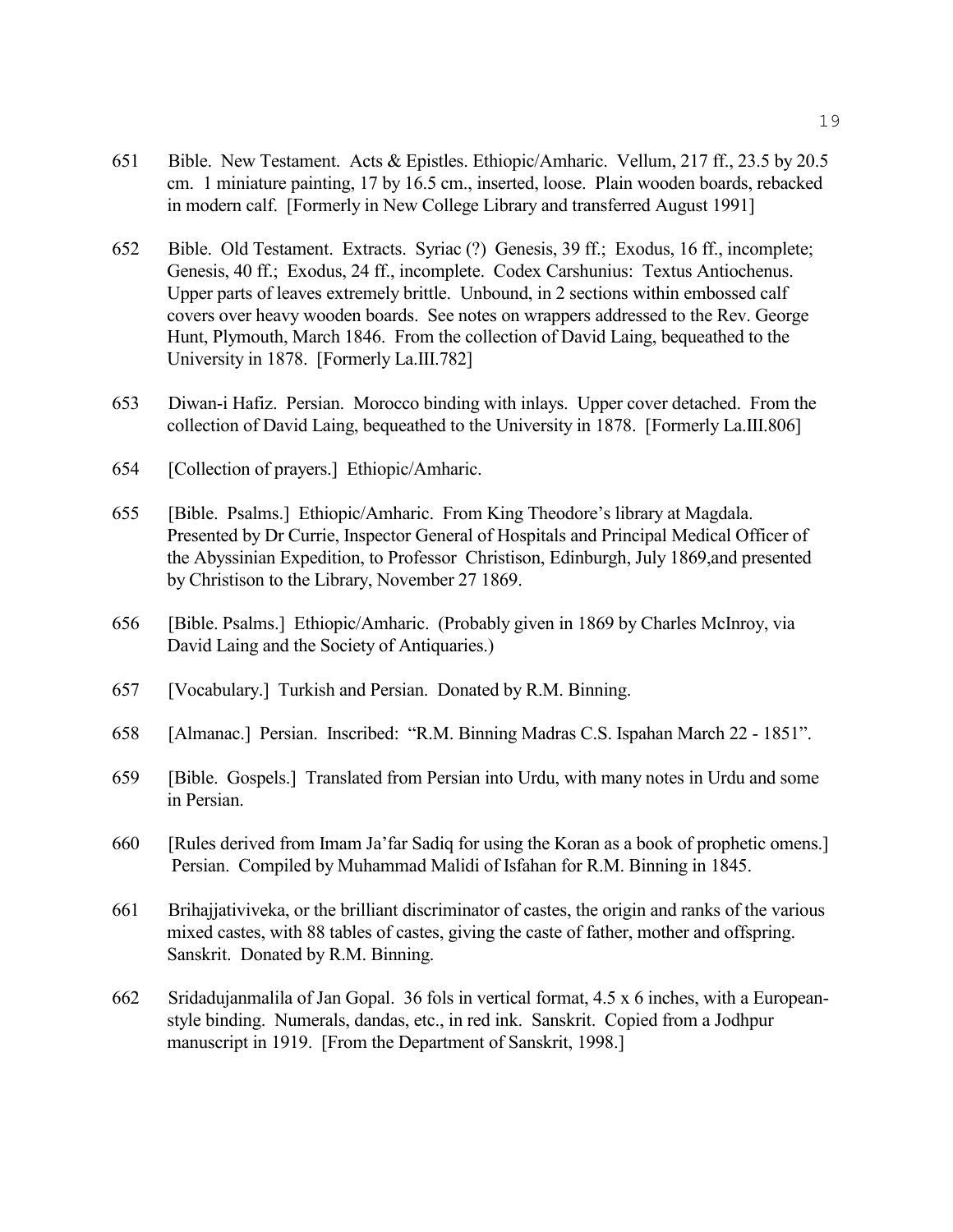- 663 Daduvilas of Tulsidas (?). Unbound folded sheets. 7.5 x 6.3 inches. 43 + [4] fols, the unnumbered folios containing Tilavat? Sanskrit. Dated sam 1775. [From the Department of Sanskrit, 1998.]
- 664 Sarvangi of Rajjab. Leaves folded to form a single section in vertical format. 6.5 x 10.3 inches. In an Indian cloth binding. Sanskrit. 200 fols. Dandas, etc., in red ink, except on the last few leaves. Dated, in another hand: sam 1815. [From the Department of Sanskrit, 1998.]
- 665 Bhaktmal of Raghodas. 10.5 x 5.5 inches. Sanskrit. 75 separate leaves. Colophon and dandas, etc., in red ink. [From the Department of Sanskrit, 1998.]
- 666 Kavit of Rajjab ji (fols 1-24), Bamvani of Bhikjan (fols 25-38), Haricand ki katha (fols 39v-69). c6 x 5.75 inches. Sanskrit. In an Indian cloth binding. 69 fols. [From the Department of Sanskrit, 1998.]
- 667 Biography of Kabir? c6.5 x 4.5 inches. Sanskrit. Single large section in Indian cloth binding. Incipit, dandas, etc., in red ink. Dated in another hand sam 1852 (A.D. 1795). [From the Department of Sanskrit, 1998.]
- 668 Sridadujanmalila (Merta version) of Jan Gopal. Fols folded to form a single section, c6 x 4 inches. In an Indian cloth binding. Dandas and colophons in red ink. Sanskrit. Dated sam 1850 (A.D.1793). [From the Department of Sanskrit, 1998.]
- 669 Bani of Dadu Dayal. European-style layout and binding. 3 x 4 inches 662 fols. Sanskrit. Colophons etc.. in red ink. Dated sam 1849 (A.D. 1792). [From the Department of Sanskrit, 1998.]
- 670 Horoscope of Amardas Puohit. Sanskrit. In scroll form, 6.3 inches wide. [From the Department of Sanskrit, 1998.]
- 671 [Pending cataloguing.] Arabic with Turkish commentary. Dated 7th Dhu'l-Hijja 1141A.H. (A.D.1729). [From New College Library.]
- 672 [Pending cataloguing.] Life of Timurlane by Ahmed Ibn Arabshah. Persian or Arabic? Written A.H. 1055 (A.D. 1645). [Donated to New College Library by R.M. Binning.]
- 673 [Pending cataloguing.] Portions of the Gospels? Parchment scroll. Ethiopic/Amharic. (Given in 1869 by Charles McInroy, via David Laing and the Society of Antiquaries?)
- 674 Bhagavad-Gita. From the Bhisma-parva of the Mahabharata. Sanskrit. Paper scroll. 3.4 x 372 cms. In minute script, with 22 illuminations. Dated samvat 1876 (A.D. 1819- 1820). (D.6869)